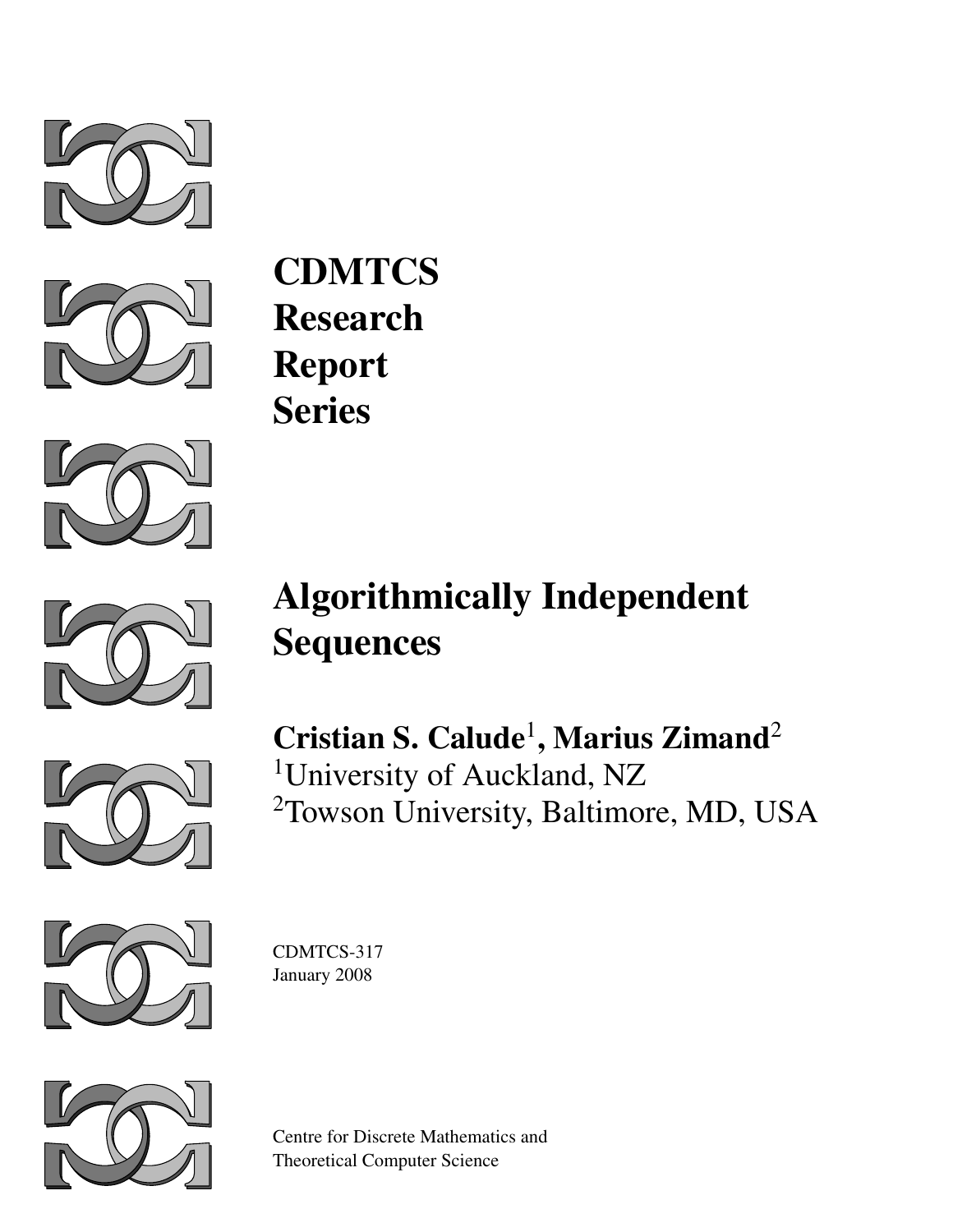# Algorithmically Independent Sequences<sup>∗</sup>

Cristian S. Calude † Marius Zimand ‡

#### Abstract

Two objects are independent if they do not affect each other. Independence is wellunderstood in classical information theory, but less in algorithmic information theory. Working in the framework of algorithmic information theory, the paper proposes two types of independence for arbitrary infinite binary sequences and studies their properties. Our two proposed notions of independence have some of the intuitive properties that one naturally expects. For example, for every sequence  $x$ , the set of sequences that are independent with  $x$  has measure one. For both notions of independence we investigate to what extent pairs of independent sequences, can be effectively constructed via Turing reductions (from one or more input sequences). In this respect, we prove several impossibility results. For example, it is shown that there is no effective way of producing from an arbitrary sequence with positive constructive Hausdorff dimension two sequences that are independent (even in the weaker type of independence) and have super-logarithmic complexity. Finally, a few conjectures and open questions are discussed.

# 1 Introduction

Intuitively, two objects are independent if they do not affect each other. The concept is well-understood in classical information theory. There, the objects are random variables, the information in a random variable is its Shannon entropy, and two random variables  $X$ and Y are declared to be independent if the information in the join  $(X, Y)$  is equal to the sum of the information in  $X$  and the information in  $Y$ . This is equivalent to saying that the information in X conditioned by Y is equal to the information in X, with the interpretation that, on average, knowing a particular value of  $Y$  does not affect the information in  $X$ .

The notion of independence has been defined in algorithmic information theory as well, but for finite strings [Cha82]. The approach is very similar. This time the information in a

<sup>∗</sup>An extended abstract has appeared in M. Ito, M. Toyama (eds.). Developments in Language Theory (DLT'08), Lectures Notes in Comput. Sci. 5257, Springer-Verlag, Berlin, 2008 170–182.

<sup>†</sup>Department of Computer Science, University of Auckland, New Zealand, www.cs.auckland.ac.nz/ ~cristian. Calude was supported in part by UARC Grant 3607894/9343 and CS-PBRF Grant.

<sup>‡</sup>Department of Computer and Information Sciences, Towson University, Baltimore, MD, USA, http://triton.towson.edu/~mzimand. Zimand was supported by NSF grant CCF 0634830. Part of this work was done while visiting the CDMTCS of the University of Auckland, New Zealand.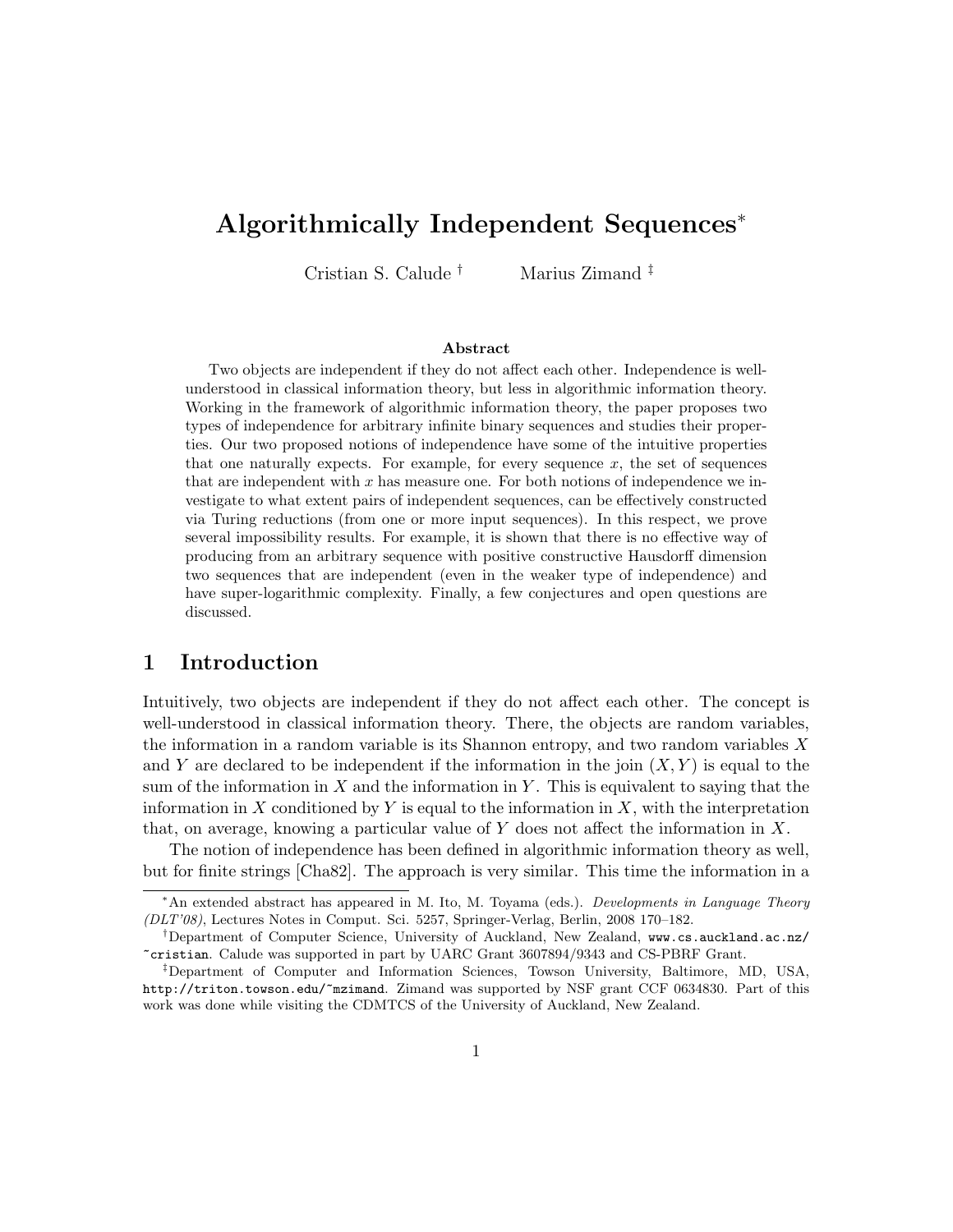string x is the complexity (plain or prefix-free) of x, and two strings x and y are independent if the information in the join string  $\langle x, y \rangle$  is equal to the sum of the information in x and the information in  $y$ , up to logarithmic (or, in some cases, constant) precision.

The case of infinite sequences (in short, sequences) has been less studied. An inspection of the literature reveals that for this setting, independence has been considered to be synonymous with pairwise relative randomness, i.e., two sequences x and y are said to be independent if they are (Martin-Löf) random relative to each other (see  $[vL90, DH]$ ). The effect of this approach is that the notion of independence is confined to the situation where the sequences are random.

The main objective of this paper is to put forward a concept of independence that applies to all sequences, is natural, and is easy to use. One can envision various ways for doing this. One possibility is to use Levin's notion of mutual information for sequences [Lev84] (see also the survey paper [GV04]) and declare two sequences to be independent if their mutual information is small. If this direction is pursued, the notion of independence that one obtains is likely to be technically very complicated, and the issue to determine the right definition for "small" is open. We take another approach, which consists in extending in the natural way the notion of independence from finite strings to sequences. This leads us to two concepts: *independence* and *finitary-independence*. We say that  $(1)$  two sequences x and y are independent if, for all n, the complexity of  $x \upharpoonright n$  (the prefix of x of length n) and the complexity of  $x \upharpoonright n$  relativized with y are within  $O(\log n)$  (and the same relation holds if we swap the roles of x and y), and (2) two sequences x and y are finitary-independent if, for all n and m, the complexity of  $x \nvert n$  and the complexity of  $x \nvert n$  given  $y \nvert m$  are within  $O(\log n + \log m)$  (and the same relation holds if we swap the roles of x and y). We have settled for the additive logarithmical term of precision (rather than some higher accuracy) since this provides robustness with respect to the type of complexity (plain or prefix-free) and other technical advantages.

We establish a series of basic facts regarding the proposed notions of independence. We show that independence is strictly stronger than finitary-independence. The two notions of independence apply to a larger category of sequences than the family of random sequences, as intended. However, they are too rough for being relevant for computable sequences. It is not hard to see that a computable sequence  $x$  is independent with any other sequence y, simply because the information in  $x$  can be obtained directly. In fact, this type of trivial independence holds for a larger type of sequences, namely for any H-trivial sequence, and trivial finitary-independence holds for any sequence  $x$  whose prefixes have logarithmic complexity. It seems that for this type of sequences (computable or with very low complexity) a more refined definition of independence is needed (perhaps, based on resource-bounded complexity). We show that the two proposed notions of independence have some of the intuitive properties that one naturally expects. For example, for every sequence x, the set of sequences that are independent with x has measure one. The same issue for independence remains open.

We next investigate to what extent pairs of independent, or finitary-independent se-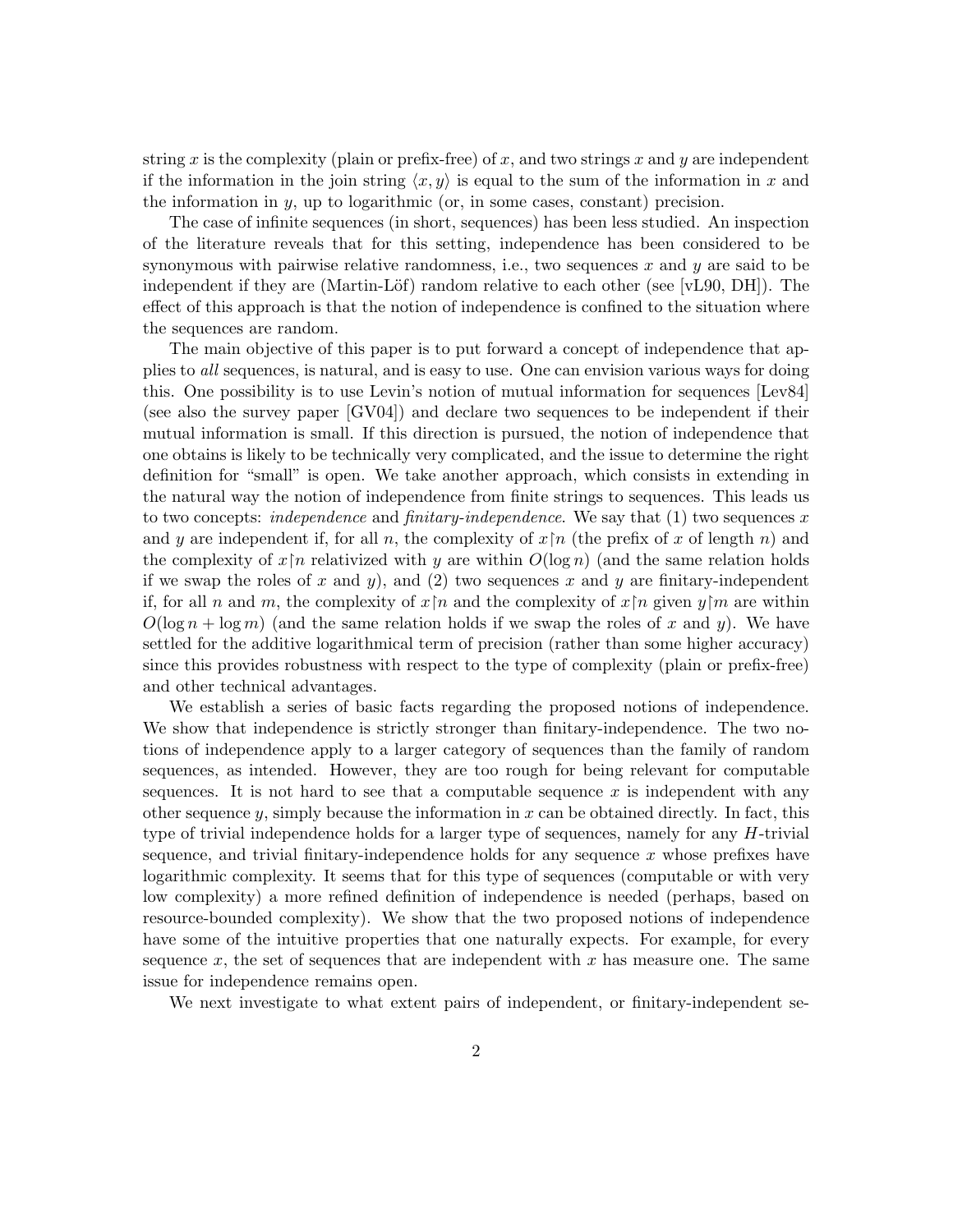quences, can be effectively constructed via Turing reductions. For example, is there a Turing reduction f that given oracle access to an arbitrary sequence x produces a sequence that is finitary-independent with  $x$ ? Clearly, if we allow the output of f to be a computable sequence, then the answer is positive by the type of trivial finitary-independence that we have noted above. We show that if we insist that the output of  $f$  has super-logarithmic complexity whenever  $x$  has positive constructive Hausdorff dimension, then the answer is negative. In the same vein, it is shown that there is no effective way of producing from an arbitrary sequence x with positive constructive Hausdorff dimension two sequences that are finitary-independent and have super-logarithmic complexity.

Similar questions are considered for the situation when we are given two (finitary-) independent sequences. It is shown that there are (finitary-) independent sequences  $x$ and y and a Turing reduction g such that x and  $g(y)$  are not (finitary-) independent. We consider that this is the only counter-intuitive effect of our definitions. Note that the notion of constructive Hausdorff dimension (or of partial randomness) suffers from the same problem. For example, it is not hard to see that there exist a sequence  $x$  with constructive Hausdorff dimension 1 and a computable function  $q$  (which can even be a computable permutation of the input bits) such that  $g(x)$  has constructive Hausdorff dimension  $1/2$ . It seems that if one wants to extend the notion of independence to sequences that are not random (in particular to sequences that have arbitrary positive constructive Hausdorff dimension) such counter-intuitive effects cannot be avoided. On the other hand, for any independent sequences x and y and for any Turing reduction g, x and  $g(x)$  are finitaryindependent.

Our results show that partial random sequences can have complex structure: in particular, there are such sequences that cannot be obtained from random sequences by simple dilution operations (inserting a 0 between adjacent bits or doubling each bit).

We also raise the question on whether given as input several (finitary-) independent sequences x and y it is possible to effectively build a new sequence that is (finitary-) independent (not in the trivial way) with each sequence in the input. It is observed that the answer is positive if the sequences in the input are random, but for other types of sequences the question remains open. The same issue can be raised for finite strings and for this case a positive answer is obtained. Namely, it is shown that given three independent finite strings  $x, y$  and  $z$  with linear complexity, one can effectively construct a new string that is independent with each of  $x, y$  and  $z$ , has high complexity and length a constant fraction of the lengths of  $x, y$  and  $z$ .

## 1.1 Preliminaries

N denotes the set of non-negative integers; the size of a finite set A is denoted  $||A||$ . Unless stated otherwise, all numbers are in  $\mathbb N$  and all logs are in base 2. We work over the binary alphabet  $\{0, 1\}$ . A string is an element of  $\{0, 1\}^*$  and a sequence is an element of  $\{0,1\}^{\infty}$ . If x is a string, |x| denotes its length; xy denotes the concate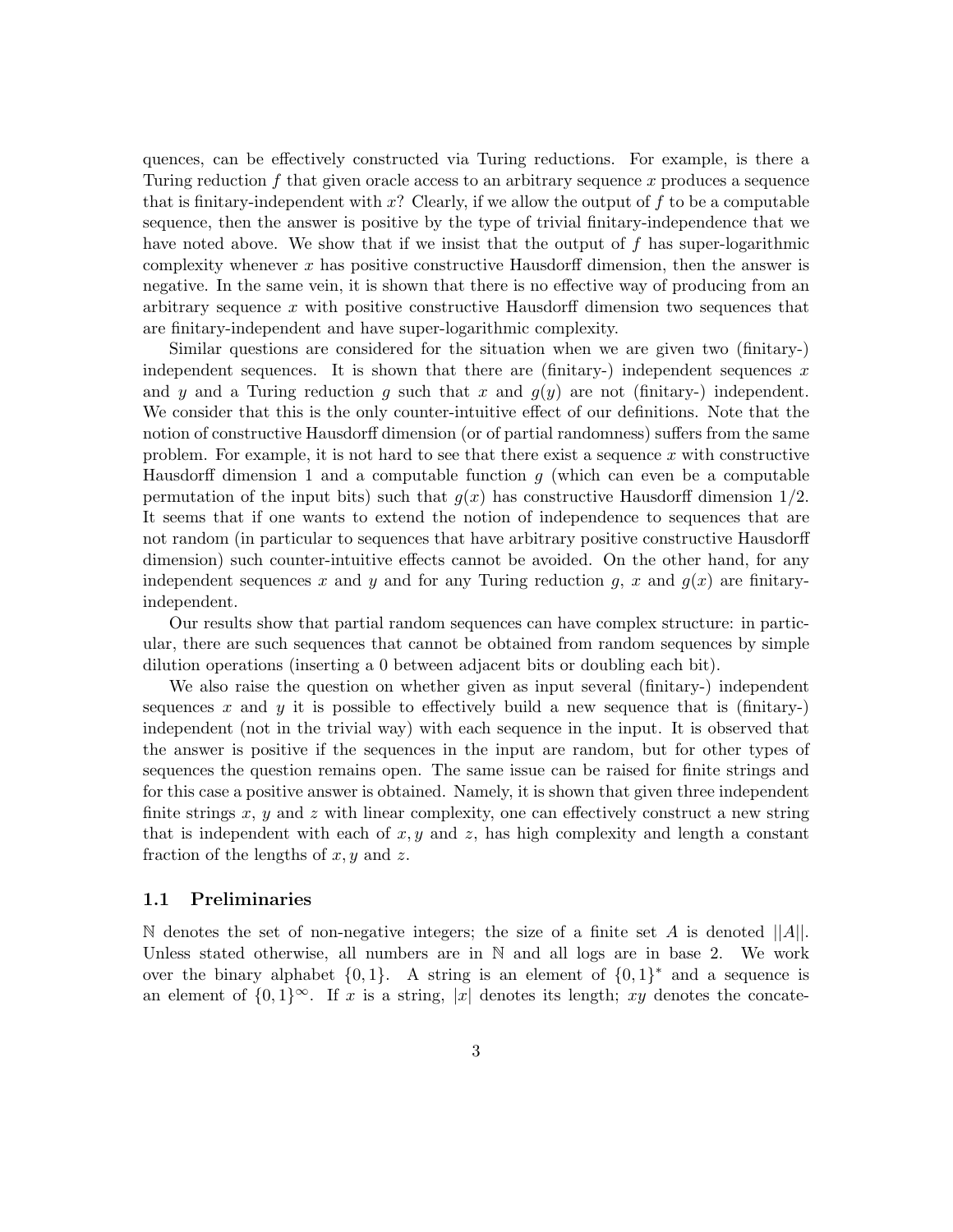nation of the strings x and y. If x is a string or a sequence,  $x(i)$  denotes the *i*-th bit of x and  $x\upharpoonright n$  is the substring  $x(1)x(2)\cdots x(n)$ . For two sequences x and y,  $x \oplus y$ denotes the sequence  $x(1)y(1)x(2)y(2)x(3)y(3)\cdots$  and x XOR y denotes the sequence  $(x(1)$  XOR  $y(1))(x(2)$  XOR  $y(2))(x(3)$  XOR  $y(3))\cdots$ , where  $(x(i)$  XOR  $y(i))$  is the sum modulo 2 of the bits  $x(i)$  and  $y(i)$ . We identify a sequence x with the set  $\{n \in \mathbb{N} \mid x(n) = 1\}$ . We say that a sequence  $x$  is computable (computably enumerable, or c.e.) if the corresponding set is computable (respectively, computably enumerable, or c.e.). If x is c.e., then for every  $s \in \mathbb{N}$ ,  $x_s$  is the sequence corresponding to the set of elements enumerated within s steps by some machine M that enumerates x (the machine M is given in the context). We also identify a sequence x with the real number in the interval  $[0,1]$  whose binary writing is  $0.x(1)x(2)\cdots$ . A sequence x is said to be left c.e. if the corresponding real number  $x$  is the limit of a computable increasing sequence of rational numbers. The plain and the prefix-free complexities of a string are defined in the standard way; however we need to provide a few details regarding the computational models. The machines that we consider process information given in three forms:  $(1)$  the input,  $(2)$  the oracle set,  $(3)$ the conditional string. Correspondingly, a universal machine has 3 tapes:

- one tape for the input and work,
- one tape for storing the conditional string,
- one tape (called the oracle-query tape) for formulating queries to the oracle.

The oracle is a string or a sequence. If the machine enters the query state and the value written in binary on the oracle-query tape is n, then the machine gets the n-th bit in the oracle, or if  $n$  is larger than the length of the oracle, the machine enters an infinite loop.

We fix such a universal machine U. The notation  $U^w(u | v)$  means that the input is u, the conditional string v and the oracle is given by w, which is a string or a sequence. The plain complexity of a string x given the oracle w and the conditional string v is  $C^{w}(x \mid v) = \min\{|u| \mid U^{w}(u \mid v) = x\}.$  There exists a constant c such that for every x, v and w,  $C^{w}(x | v) < |x| + c$ .

A machine is prefix-free (self-delimiting) if its domain is a prefix-free set. There exist universal prefix-free machines; we fix such a machine  $U$  (it will be clear from the context whether  $U$  is the universal plain machine or the universal prefix-free machine). The prefixfree complexity of a string x given the oracle w and the conditional string v is  $H^w(x | v) =$  $\min\{|u| \mid U^w(u \mid v) = x\}.$ 

In case w or v are the empty strings, we omit them in  $C(\cdot)$  and  $H(\cdot)$ . Throughout this paper we use the  $O(\cdot)$  notation to hide constants that depend only on the choice of the universal machine underlying the definitions of the complexities  $C$  and  $H$ . Since the prefix-free universal machine is a particular type of machine, it follows that  $C^w(x | v)$  <  $H^w(x | v) + O(1)$ , for every x, v and w. The reverse inequality between  $C(\cdot)$  and  $H(\cdot)$  also holds true, within an additive logarithmic term, and is obtained as follows. For example,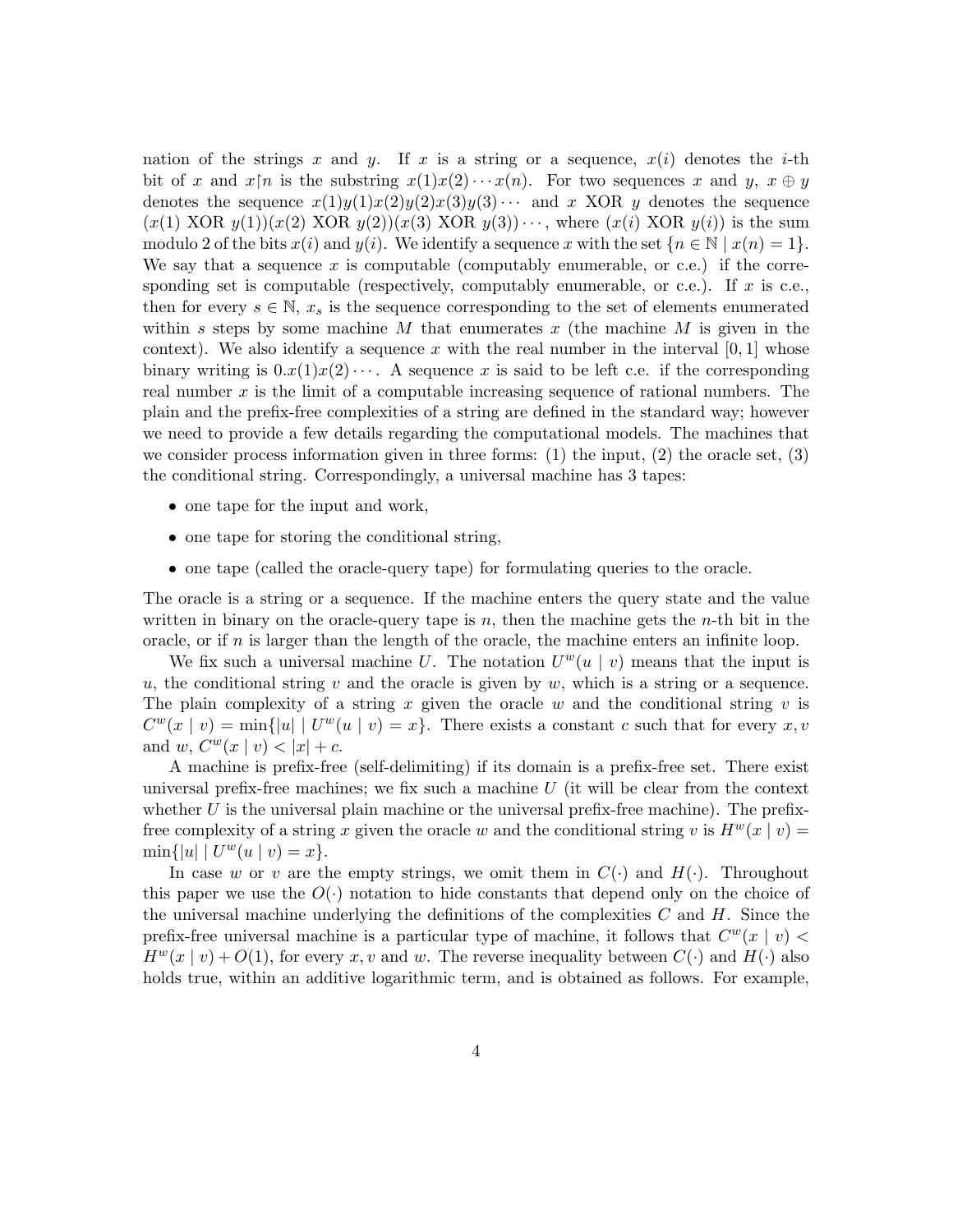a string  $x = x(1)x(2) \cdots x(n)$  can be coded in a self-delimiting way by

$$
x \mapsto \text{code}(x) = \underbrace{11 \cdots 1}_{|\text{bin}(n)|} 0 \text{bin}(n) x(1) x(2) \cdots x(n),
$$
\n(1)

where  $\sin(n)$  is the binary representation of  $n \in \mathbb{N}$ . Note that  $|code(x)| = |x| + 2 \log |x| +$  $O(1)$ . This implies that for every x, v, and w,

$$
C^{w}(x \mid v) > H^{w}(x \mid v) - 2\log|x| - O(1). \tag{2}
$$

The following inequalities hold for all strings  $x$  and  $y$ :

$$
C^{y}(x) \le C(x \mid y) + 2\log|y| + O(1),\tag{3}
$$

$$
|C(xy) - (C(x|y) + C(y))| \le O(\log C(x) + \log C(y)).
$$
\n(4)

The first inequality is easy to derive directly; the second one is called the Symmetry of Information Theorem, see [ZL70].

Let  $M$  be a Turing machine whose domain is a prefix-free set. For each string  $x$ , let  $Q_M(x) = \sum_{p,M(p)=x} 2^{-|p|}$  (the probability that M outputs x). The Coding Theorem (see [C02, Nie08]) states that if  $Q_M(x) \geq 2^{-\ell}$ , then  $H(x) \leq \ell + O(1)$  (the constant in  $O(1)$ ) depends on the machine  $M$ ).

There are various equivalent definitions for (algorithmic) random sequences as defined by Martin-Löf  $[ML66]$  (see  $[CO2]$ ). In what follows we will use the (weak) complexitytheoretic one [Cha75] using the prefix-free complexity: A sequence x is Martin-Löf random (in short, random) if there is a constant c such that for every n,  $H(x\mid n) \geq n - c$ . The set of random sequences has constructive (Lebesgue) measure one [ML66].

The sequence x is random relative to the sequence y if there is a constant c such that for every n,  $H^y(x\upharpoonright n) \geq n-c$ . Note that if x is random, then for every  $n, C(x\upharpoonright n) \geq n-2\log n-c$  $O(1)$  (by inequality (2)). A similar inequality also holds for the relativized complexities, i.e. for all x that are random relative to y and for all  $n$ ,  $C^y(x\mid n) > n - 2\log n - O(1)$ . These results will be repeatedly used throughout the paper.

In [vL90] van Lambalgen proves that  $x \oplus y$  is random iff x is random and y is random relative to x. This implies that if x is random and y is random relative to x then x is random relative to y.

The constructive Hausdorff dimension of a sequence  $x$ —which is the direct effectivization of "classical Hausdorff dimension"—defined by  $\dim(x)$  =  $\liminf_{n\to\infty} C(x\upharpoonright n)/n (= \liminf_{n\to\infty} H(x\upharpoonright n)/n)$ , measures intermediate levels of randomness (see [Rya84, Sta93, Tad02, May02, Lut03, Rei04, Sta05, CST06, DHNT06]).

A Turing reduction f is an oracle Turing machine;  $f(x)$  is the language computed by f with oracle x, assuming that f halts on all inputs when working with oracle x (otherwise we say that  $f(x)$  does not exist). In other words, if  $n \in f(x)$  then the machine f on input n and with oracle x halts and outputs 1 and if  $n \notin f(x)$  then the machine f on input n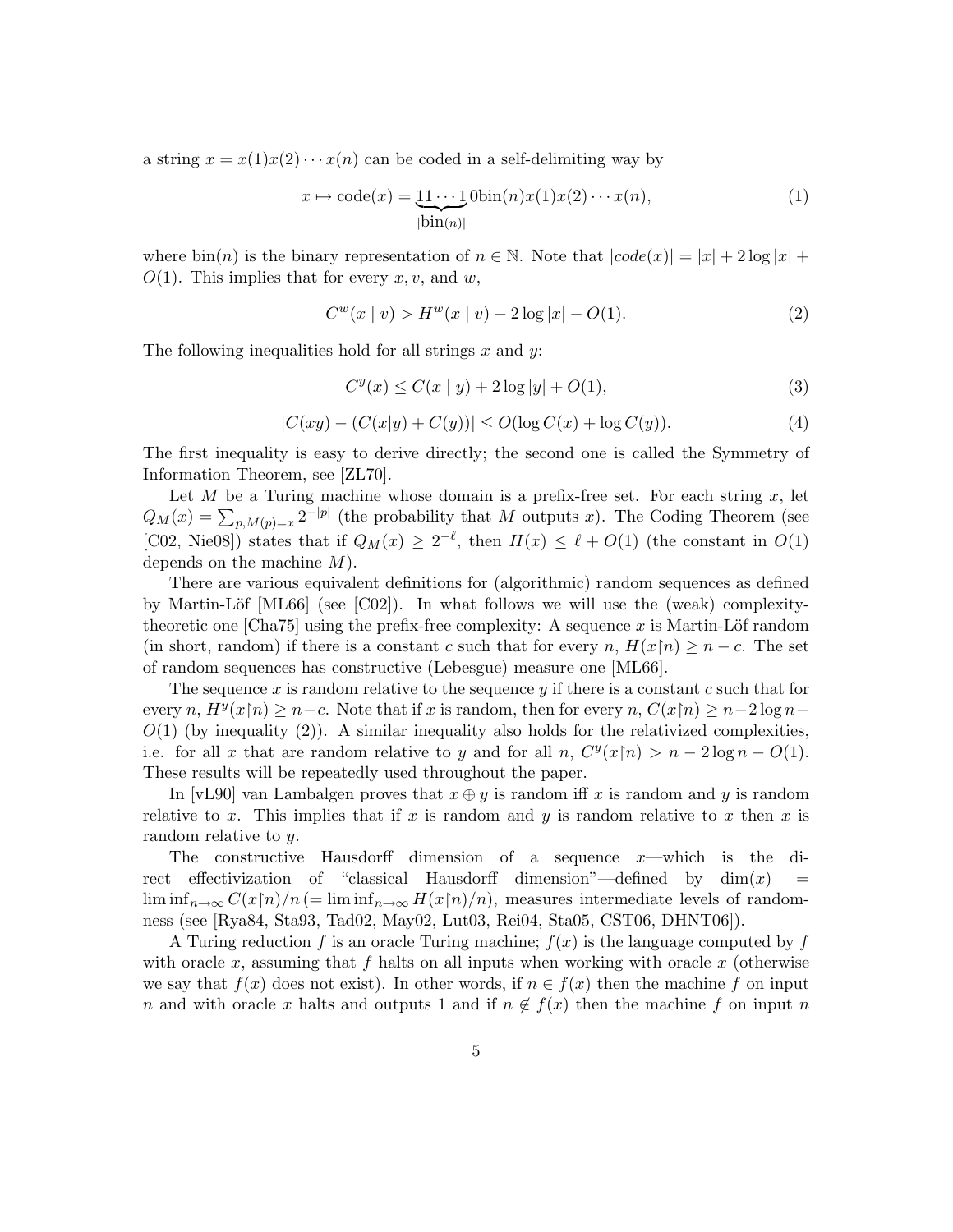and with oracle x halts and outputs 0. The function use is defined as follows:  $use_f^x(n)$ is the index of the rightmost position on the tape of  $f$  accessed during the computation of f with oracle x on input n. The Turing reduction f is a wtt-reduction if there is a computable function q such that  $use_f^x(n) \leq q(n)$ , for all n. The Turing reduction f is a truth-table reduction if f halts on all inputs for every oracle. A truth-table reduction is a wtt-reduction.

# 2 Defining independence

The basic idea is to declare that two objects are independent if none of them contains significant information about the other one. Thus, if in some formalization,  $I(x)$  denotes the information in x and  $I(x | y)$  denotes the information in x given y, x and y are independent if  $I(x) - I(x | y)$  and  $I(y) - I(y | x)$  are both small. In this paper we work in the framework of algorithmic information theory. In this setting, in case  $x$  is a string,  $I(x)$  is the complexity of x (where for the "complexity of x" there are several possibilities, the main ones being the plain complexity or the prefix-free complexity).

The independence of strings was studied in [Cha82]: two strings are independent if  $I(xy) \approx I(x) + I(y)$ . This approach motivates our Definition 2.1 and Definition 2.2.

The information in an infinite sequence x is characterized by the sequence  $(I(x[n))_{n\in\mathbb{N}}$ of information in the initial segments of  $x$ . The extra information given by an infinite sequence y appearing in  $I(x | y)$  can be globally available in the form of an oracle or through its initial prefixes of arbitrary length.

Accordingly, we propose two notions of independence.

Definition 2.1 (The global type of independence) Two sequences x and y are independent if, for every  $n \in \mathbb{N}$ ,  $C^x(y[n) \ge C(y[n) - O(\log n)$  and  $C^y(x[n) \ge C(x[n) - O(\log n))$  $O(\log n)$ .

Definition 2.2 (The finitary type of independence) Two sequences  $x, y$  are finitaryindependent if for all natural numbers n and m,

$$
C(x \upharpoonright n \ y \upharpoonright m) \ge C(x \upharpoonright n) + C(y \upharpoonright m) - O(\log(n) + \log(m)).
$$

Remark 1 We will show in Proposition 2.4, that the inequality in Definition 2.2 is equivalent to saying that for all n and m,  $C(x[n | y|m) \geq C(x[n) - O(\log n + \log m))$ , which is the finite analogue of the property in Definition 2.1 and is in line with our discussion above.

**Remark 2** If x and y are independent, then they are also finitary-independent (Proposition 2.5). The converse is not true (Corollary 4.17).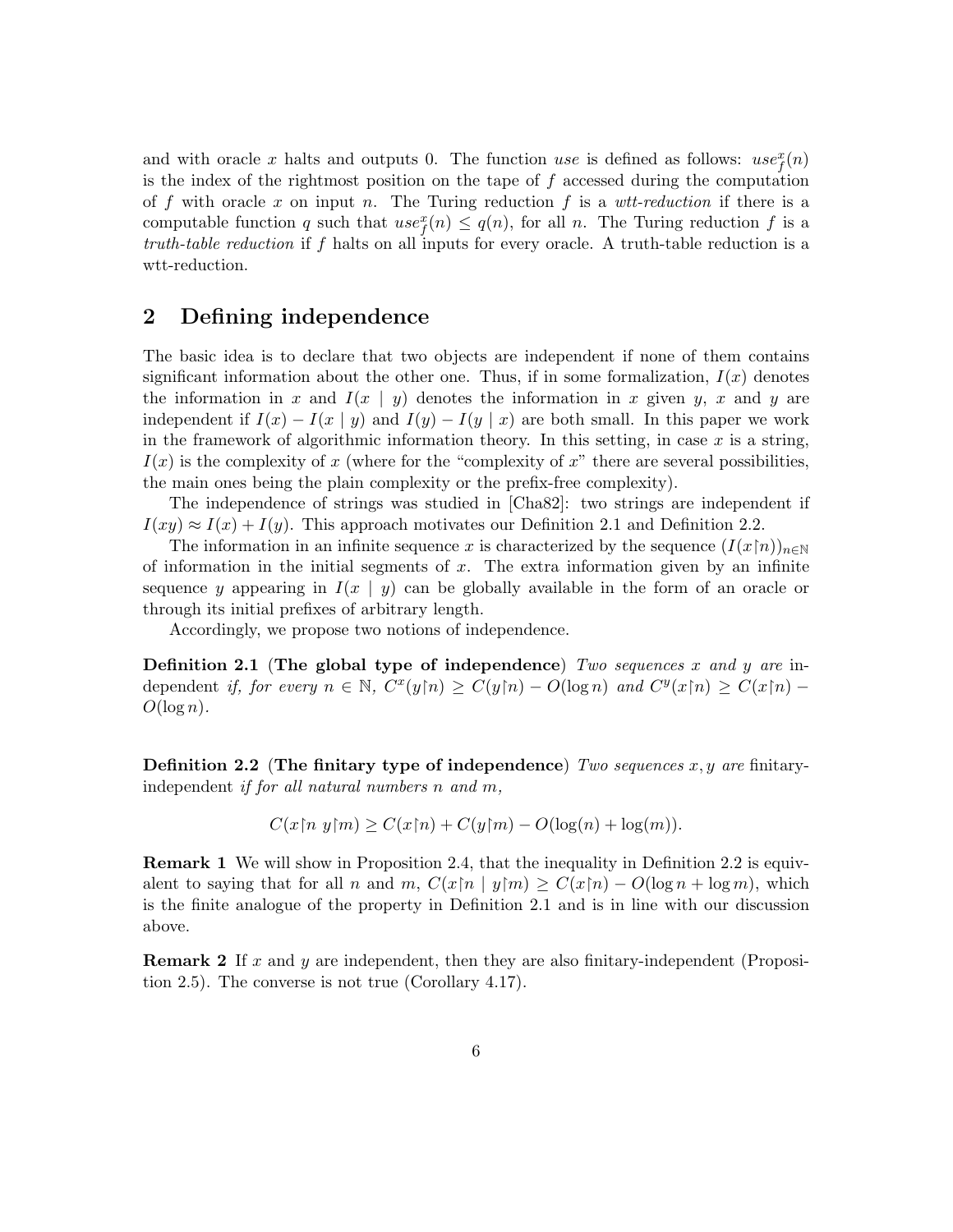**Remark 3** The proposed definitions use the plain complexity  $C(\cdot)$ , but we could have used the prefix-free complexity as well, because the two types of complexity are within an additive logarithmic term. Also, in Definition 2.2 (and throughout this paper), we use concatenation to represent the joining of two strings. However, since any reasonable pairing function  $\langle x, y \rangle$  satisfies the inequality  $| \langle x, y \rangle | - |xy| | < O(\log |x| + \log |y|)$ , it follows that  $|C(*x*, *y*) - C(*xy*)| < O(\log |x| + \log |y|)$ , and thus any reasonable pairing function can be used instead.

Remark 4 A debatable issue is the quantification of precision. We chose the additive logarithmic term, but there are other natural possibilities. We argue that our choice has certain advantages over other possibilities that come to mind.

Let us focus on the definition of finitary-independence. We want  $C(x \mid n \ y \mid m) \geq$  $C(x\upharpoonright n) + C(y\upharpoonright n) - O(f(x) + f(y))$ , for all n, m, where f should be some "small" function. We would like the following two properties to hold:

- (A) the sequences x and y are finitary-independent iff  $C(x\mid n \mid y\mid m) > C(x\mid n)$   $O(f(x\upharpoonright n) + f(y\upharpoonright m)$ , for all n and m,
- (B) if x is "somehow" random and  $y = 0^{\omega}$ , then x and y are finitary-independent.

The additive logarithmic precision satisfies (A) and (B); robustness properties described in Remark 3 are also satisfied.

Other natural possibilities for the definition are:

(i) If  $f(x) = C(|x|)$ , the definition of finitary independence–(i) becomes:

$$
C(x \upharpoonright n \ y \upharpoonright m) \ge C(x \upharpoonright n) + C(y \upharpoonright m) - O(C(n) + C(m)).
$$

(ii) If  $f(x) = \log C(x)$ , the definition of finitary-independence–(ii) becomes:

$$
C(x \upharpoonright n y \upharpoonright m) \ge C(x \upharpoonright n) + C(y \upharpoonright m) - O(\log C(x \upharpoonright n) + \log C(y \upharpoonright m)).
$$

If sequences x and y satisfy (i), or (ii), then they also satisfy Definition 2.2.

Variant (i) implies (B), but not (A) (for example, consider sequences x and y with  $C(n) \ll \log C(x \mid n)$  and  $C(m) \ll \log C(y \mid m)$ , for infinitely many n and m). Variant (ii) implies (A), but does not imply (B) (for example if for infinitely many n,  $C(x\upharpoonright n)$  =  $O(\log^3 n)$ ; take such a value n, let p be a shortest description of  $x \nmid n$ , and let m be the integer whose binary representation is 1p. Then  $x \upharpoonright n$  and  $0^{\omega} \upharpoonright m$ , do not satisfy (B)).

**Remark 5** If the sequence x is computable, then x is independent with every sequence y. In fact a stronger fact holds. A sequence is called H-trivial if, for all  $n, H(x\mid n) \leq H(n) +$  $O(1)$ . This is a notion that has been intensively studied recently (see [DHNT06]). Clearly every computable sequence is  $H$ -trivial, but the converse does not hold [Zam90, Sol75]. If x is H-trivial, then it is independent with every sequence y. Indeed,  $H^y(x \nvert n) \ge H(x \nvert n) O(\log n)$ , because  $H(x \upharpoonright n) \leq H(n) + O(1) \leq \log n + O(1)$ , and  $H^x(y \upharpoonright n) \geq H(y \upharpoonright n) - O(\log n)$ ,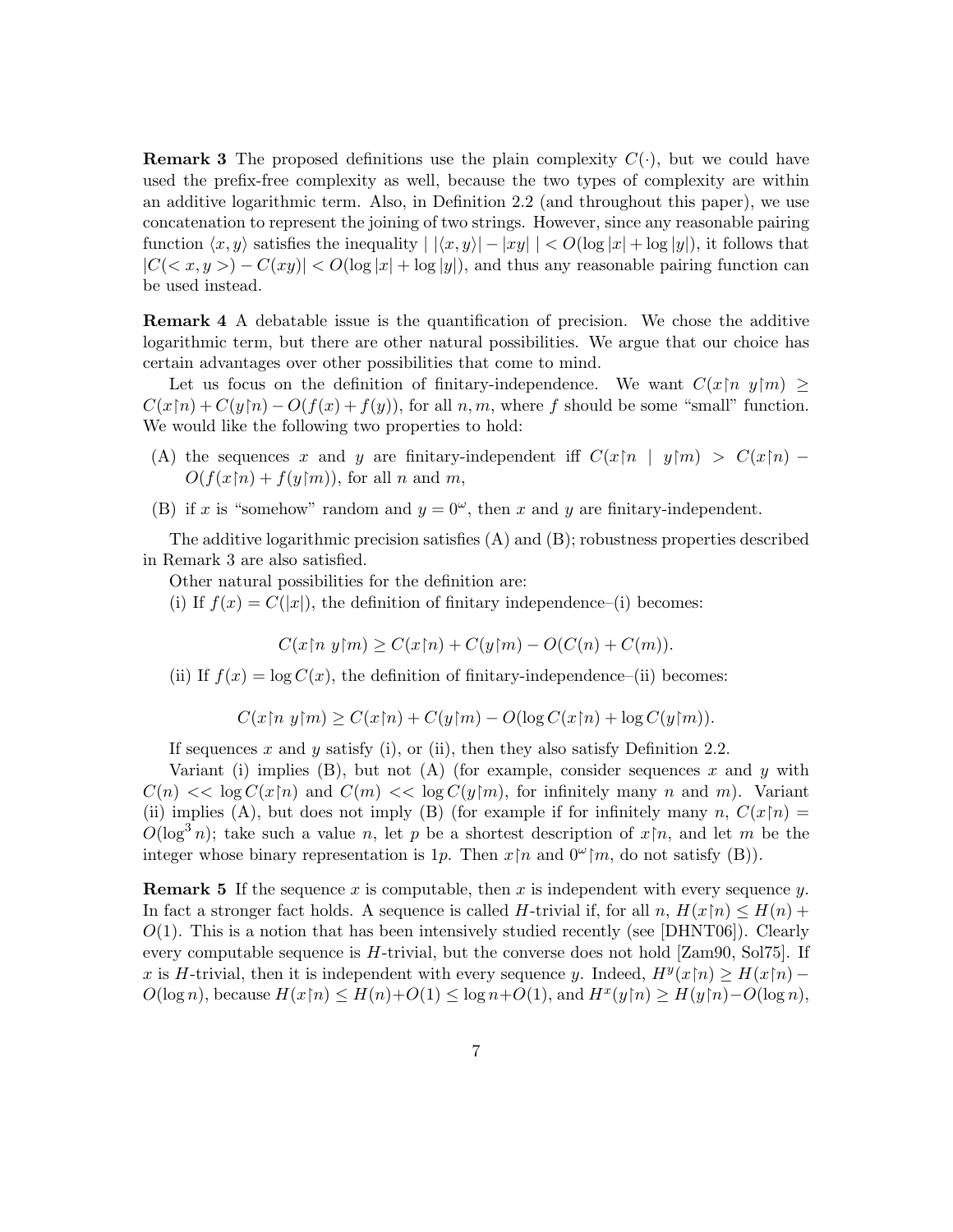because, in fact,  $H^x(y\upharpoonright n)$  and  $H(y\upharpoonright n)$  are within a constant of each other [Nie05]. The same inequalities hold if we use the  $C(\cdot)$  complexity (see Remark 3).

For the case of finitary-independence, a similar phenomenon holds for a (seemingly) even larger class.

**Definition 2.3** A sequence x is called C-logarithmic if  $C(x \mid n) = O(\log n)$ .

It can be shown (for example using Proposition 2.4, (a)) that if x is C-logarithmic, then it is finitary-independent with every sequence y.

Note that every sequence x that is the characteristic sequence of a c.e. set is  $C$ logarithmic. This follows from the observation that, for every n, the initial segment  $x\upharpoonright n$ can be constructed given the number of 1's in  $x \nvert n$  (an information which can be written with  $\log n$  bits) and the finite description of the enumerator of the set represented by x. If a sequence is H-trivial then it is C-logarithmic, but the converse probably does not hold.

In brief, the notions of independence and finitary-independence are relevant for strings having complexity above that of H-trivial sequences, respectively C-logarithmic sequences. The cases of independent (finitary-independent) pairs  $(x, y)$ , where at least one of x and y is H-trivial (respectively, C-logarithmic) will be referred to as trivial independence.

Remark 6 Some desirable properties of the independence relation are:

- P1. Symmetry: x is independent with y iff y is independent with x.
- P2. Robustness under type of complexity (plain or prefix-free).
- P3. If f is a Turing reduction, except for some special cases, x and  $f(x)$  are dependent ("independence cannot be created").
- P4. For every x, the set of sequences that are dependent with x is small (i.e., it has measure zero).

Clearly both the independence and the finitary-independence relations satisfy P1. They also satisfy P2, as we noted in Remark 3.

It is easy to see that the independence relation satisfies P3, whenever we require that the initial segments of x and  $f(x)$  have plain complexity  $\omega(\log n)$  (because  $C^x(f(x))$ ) =  $O(\log n)$ , while  $C(f(x)[n]) = \omega(\log n)$ . We shall see that the finitary-independence relation satisfies P3 under some stronger assumptions for  $f$  (see Section 4.1 and in particular Proposition 4.1).

Theorem 3.3 shows that the (finitary-)independence relation satisfies P4.

## 2.1 Properties of independent and finitary-independent sequences

The following simple properties of finitary-independent sequences are technically useful in some of the next proofs.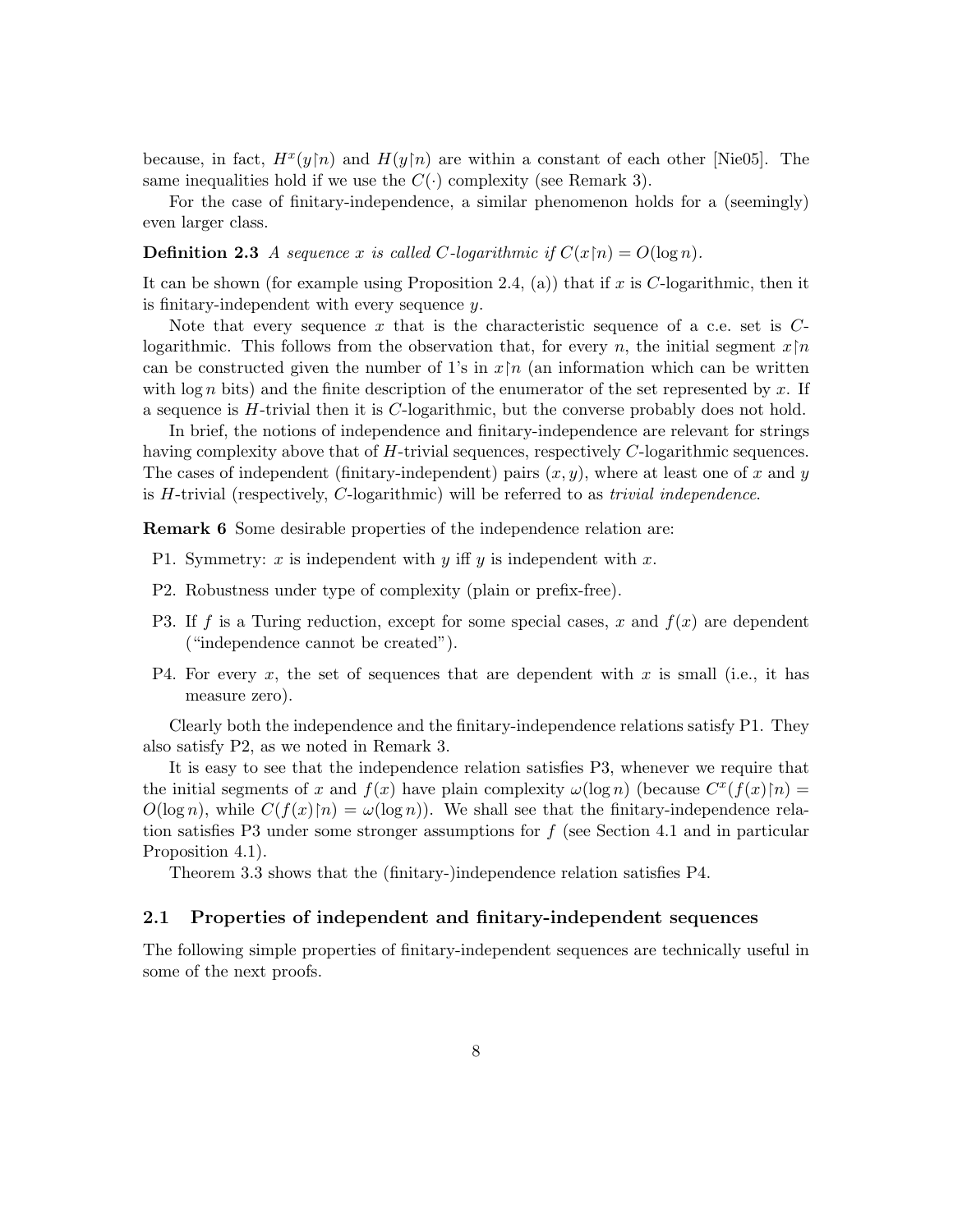**Proposition 2.4** (a) Two sequences x and y are finitary-independent iff for all n and  $m, C(x\lfloor n \rfloor y\lfloor m) \geq C(x\lfloor n \rfloor - O(\log n + \log m)).$ 

- (b) Two sequences x and y are finitary-independent iff for all n,  $C(x \upharpoonright y \upharpoonright n) \geq C(x \upharpoonright n) +$  $C(y\upharpoonright n) - O(\log(n)).$
- (c) Two sequences x and y are finitary-independent iff for all n,  $C(x\lfloor n \rfloor y\lfloor n) \geq C(x\lfloor n \rfloor-1)$  $O(\log(n)).$
- (d) If x and y are not finitary-independent, then for every constant c there are infinitely many n such that  $C(x \mid n \ y \mid n) < C(x \mid n) + C(y \mid n) - c \log n$ .
- (e) If x and y are not finitary-independent, then for every constant c there are infinitely many n such that  $C(x\lfloor n \rfloor y\lfloor n) < C(x\lfloor n \rfloor - c \log n)$ .

*Proof.* We use the following inequalities which hold for every strings x and y (they follow from the Symmetry of Information Equation (4)):

$$
C(xy) \ge C(x) + C(y | x) - O(\log |x| + \log |y|),\tag{5}
$$

and

$$
C(xy) \le C(x) + C(y | x) + O(\log |x| + \log |y|). \tag{6}
$$

 $(a)$  "⇒"

$$
C(x \upharpoonright n \mid y \upharpoonright m) \ge C(x \upharpoonright n \mid y \upharpoonright m) - C(y \upharpoonright m) - O(\log n + \log m)
$$
 (by (6))  
\n
$$
\ge C(x \upharpoonright n) + C(y \upharpoonright m) - C(y \upharpoonright m) - O(\log n + \log m)
$$
  
\n(by independence)  
\n
$$
= C(x \upharpoonright n) - O(\log n + \log m).
$$

"⇐"

$$
C(x \upharpoonright n \ y \upharpoonright m) \geq C(y \upharpoonright m) + C(x \upharpoonright n \mid y \upharpoonright m) - O(\log n + \log m)
$$
 (by (5))  
\n
$$
\geq C(y \upharpoonright m) + C(x \upharpoonright n) - O(\log n + \log m)
$$
 (by hypothesis).

(b) " $\Rightarrow$ " Take  $n = m$ .

" $\Leftarrow$ " Suppose  $n > m$  (the other case can be handled similarly).

$$
C(x \mid n \ y \mid m) \geq C(y \mid m) + C(x \mid n \mid y \mid m) - O(\log(n) + \log(m)) \qquad \text{(by (5))}
$$
  
\n
$$
\geq C(y \mid m) + C(x \mid n \mid y \mid n) - O(\log(n) + \log(m))
$$
  
\n
$$
\geq C(y \mid m) + C(x \mid n) - O(\log(n) + \log(m)) \qquad \text{(by (a))}.
$$

(c) This follows from (b) with a similar proof as for (a).

(d) Suppose that for some constant c the inequality holds only for finitely many  $n$ . Then one can choose a constant  $c' > c$  for which the opposite inequality holds for every n, which by (b) would imply the finitary-independence of  $x$  and  $y$ .

(e) Follows from (c), in a similar way as (d) follows from (b).  $\Box$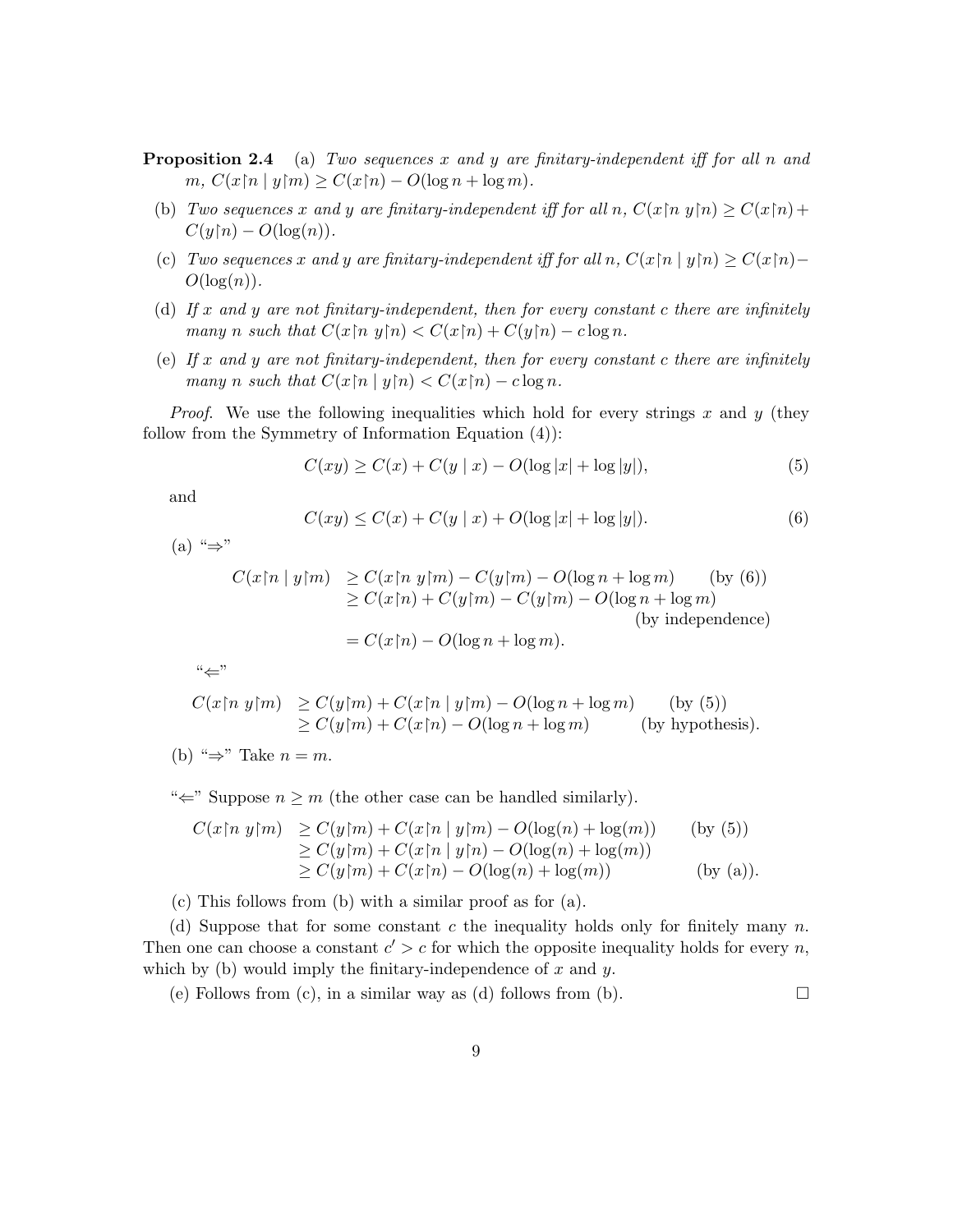**Proposition 2.5** If the sequences x and y are independent, then they are also finitaryindependent.

*Proof.* Suppose x and y are not finitary-independent. By Proposition 2.4 (e), for every constant c there are infinitely many n such that  $C(x \nmid y \mid n) < C(x \mid n) - c \cdot \log n$ . Taking into account inequality (3), we obtain  $C^y(x\upharpoonright n) < C(x\upharpoonright n) - (c-3) \log n$ , for infinitely many n, which contradicts that x and y are independent.  $\square$ 

**Proposition 2.6** If  $\dim(x) = \sigma$  and  $(x, y)$  are finitary-independent, then  $\dim(x \text{ XOR } y) \geq$ σ.

*Proof.* Note that  $C(x|n | y|n) \leq C((x \text{ XOR } y)|n) + O(1)$ , for all n (this holds for all sequences x and y). Suppose there exists  $\varepsilon > 0$  such that  $\dim(x \text{ XOR } y) \leq \sigma - \varepsilon$ . It follows that, for infinitely many n,  $C((x \text{ XOR } y) | n) \leq (\sigma - \varepsilon) n$ . Then

$$
C(x \upharpoonright n \mid y \upharpoonright n) < C((x \text{ XOR } y) \upharpoonright n) + O(1) \\
< (\sigma - \varepsilon)n + O(1) \quad \text{i.o. } n.
$$

By the finitary-independence of  $(x, y)$ ,  $C(x \nvert n) \leq C(x \nvert n | y \nvert n) + O(\log n) \leq (\sigma - \varepsilon/2)n +$  $O(1)$ , i.o. *n*, which contradicts the fact that  $dim(x) = \sigma$ .

**Proposition 2.7** (a) If x is random and  $(x, y)$  are finitary-independent, then  $(y, x \text{ XOR } y)$  are finitary-independent.

(b) If x is random and  $(x, y)$  are independent, then  $(y, x \text{ XOR } y)$  are independent.

*Proof.* We prove (a) ((b) is similar). Suppose that y and x XOR y are not finitaryindependent. Then for every constant c, there are infinitely many  $n$ , such that  $C((x \text{ XOR } y)[n] \mid y[n] \leq C((x \text{ XOR } y)[n] - c \log n$ . Note that if a program can produce  $(x \text{ XOR } y)$  *n* given  $y \upharpoonright n$ , then by doing an extra bitwise XOR with  $y \upharpoonright n$  it will produce x[n. Thus,  $C(x[n | y[n] < C((x \text{ XOR } y)[n | y[n] + O(1)]$  for all n. Combining with the first inequality, for every constant  $c$  and for infinitely many  $n$  we have:

$$
C(x \mid n \mid y \mid n) < C((x \text{ XOR } y) \mid n) - c \log n + O(1)
$$
  

$$
< n - c \log n + O(1)
$$
  

$$
< C(x \mid n) + 2 \log n - c \log n + O(1)
$$
  

$$
= C(x \mid n) - (c - 2) \log n + O(1).
$$

This contradicts the fact that x and y are finitary-independent.  $\square$ 

**Proposition 2.8** There are sequences x, y, and z such that  $(x, y)$  are independent,  $(x, z)$ are independent, but  $(x, y \oplus z)$  are not finitary-independent.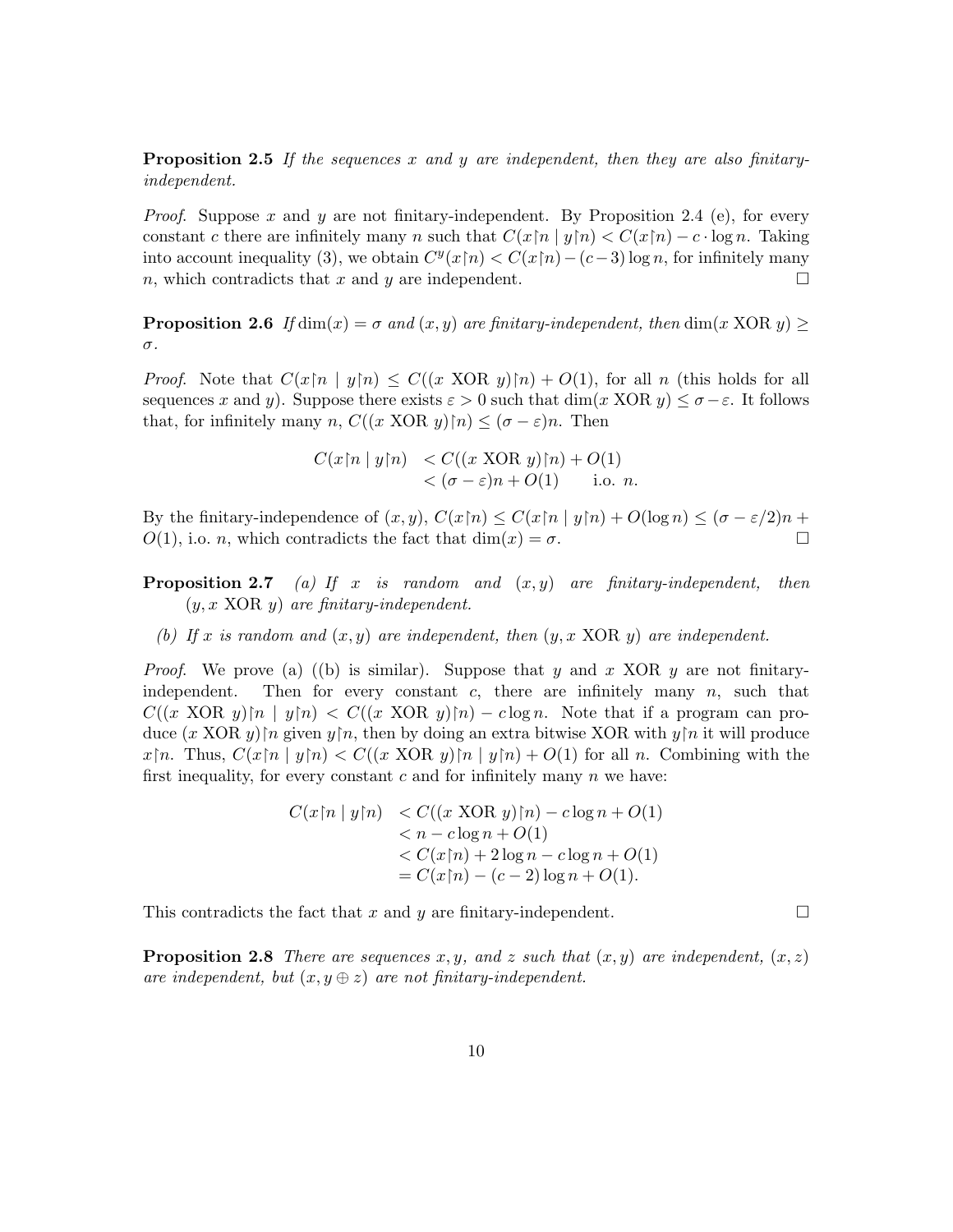*Proof.* Take y and z two sequences that are random relative to each other, and let  $x =$ y XOR z. Then  $(x, y)$  are independent, and  $(x, z)$  are independent, by Proposition 2.7. On the other hand note that dim(y XOR  $z$ ) = 1 (by Proposition 2.6) and  $C((y \text{ XOR } z)[n]$  ( $y \oplus$  $|z| \geq 2n$  <  $O(1)$ . Consequently, for every constant c and for almost every n,  $C((y \text{ XOR } z) \mid n)$  $(y \oplus z)(2n) < C((y \text{ XOR } z)(n) - c(\log n + \log 2n))$ , and thus,  $(y \text{ XOR } z, y \oplus z)$  are not finitary-independent.

In Remark 5, we have listed several types of sequences that are independent or finitaryindependent with any other sequence. The next result goes in the opposite direction: it exhibits a pair of sequences that can not be finitary-independent (and thus not independent).

**Proposition 2.9** [Ste07] If x and y are left c.e. sequences,  $dim(x) > 0$ , and  $dim(y) > 0$ , then x and y are not finitary-independent.

*Proof.* For each n, let  $cm_x(n) = min\{s \mid x_s \in [n] \text{ and } cm_y(n) = min\{s \mid y_s \in [n] \text{ and } m_z(n) = min\}$ (the convergence moduli of x and, respectively,  $y$ ). Without loss of generality we can assume that  $cm_x(n) > cm_y(n)$ , for infinitely many n. For each n satisfying the inequality,  $y \nmid n$  can be computed from  $x \mid n$  as follows. First compute  $s = \text{cm}_x(n)$  (which can be done because  $x \nvert n$  is known) and output  $y_s \nvert n$ . Consequently, for infinitely many  $n, C(y \nvert n \mid x \nvert n) < O(1)$ . On the other hand, since  $\dim(y) > 0$ , there exists a constant c such that  $C(y[n]) \geq c \cdot n$ , for almost every *n*. Consequently, *x* and *y* are not finitary-independent.

# 3 Examples of independent and finitary-independent sequences

We give more examples of pairs of sequences that are independent or finitary-independent but not trivial independent (see Remark 5).

**Theorem 3.1** Let x be a random sequence and let y be a sequence that is random relative to x. Then x and y are independent.

*Proof.* Since y is random relative to x, for all  $n, C^x(y\upharpoonright n) > n - 2\log n - O(1) \ge C(y\upharpoonright n)$  $2 \log n - O(1)$ . The van Lambalgen Theorem [vL90] implies that x is random relative to y as well. Therefore, in the same way,  $C^y(x\upharpoonright n) > n - 2\log n - O(1) \ge C(x\upharpoonright n) - O(\log n)$ .  $\Box$ 

From Theorem 3.1 we can easily derive examples of pairs  $(x, y)$  that are independent and which have constructive Hausdorff dimension  $\varepsilon$ , for every rational  $\varepsilon > 0$ . For example, if we start with x and y that are random with respect to each other and build  $x' = x(1) 0x(2) 0...$ (i.e., we insert 0s in the even positions) and similarly build  $y'$  from y, then  $x'$  and  $y'$  have constructive Hausdorff dimension equal to  $1/2$  and are independent (because  $C^{x'}(y'|n)$ and  $C^{x}(y)(n/2)$  are within a constant of each other, as are  $C(y'|n)$  and  $C(y(n/2))$ . The pairs of sequences from Theorem 3.1 (plus those derived from them as above) and the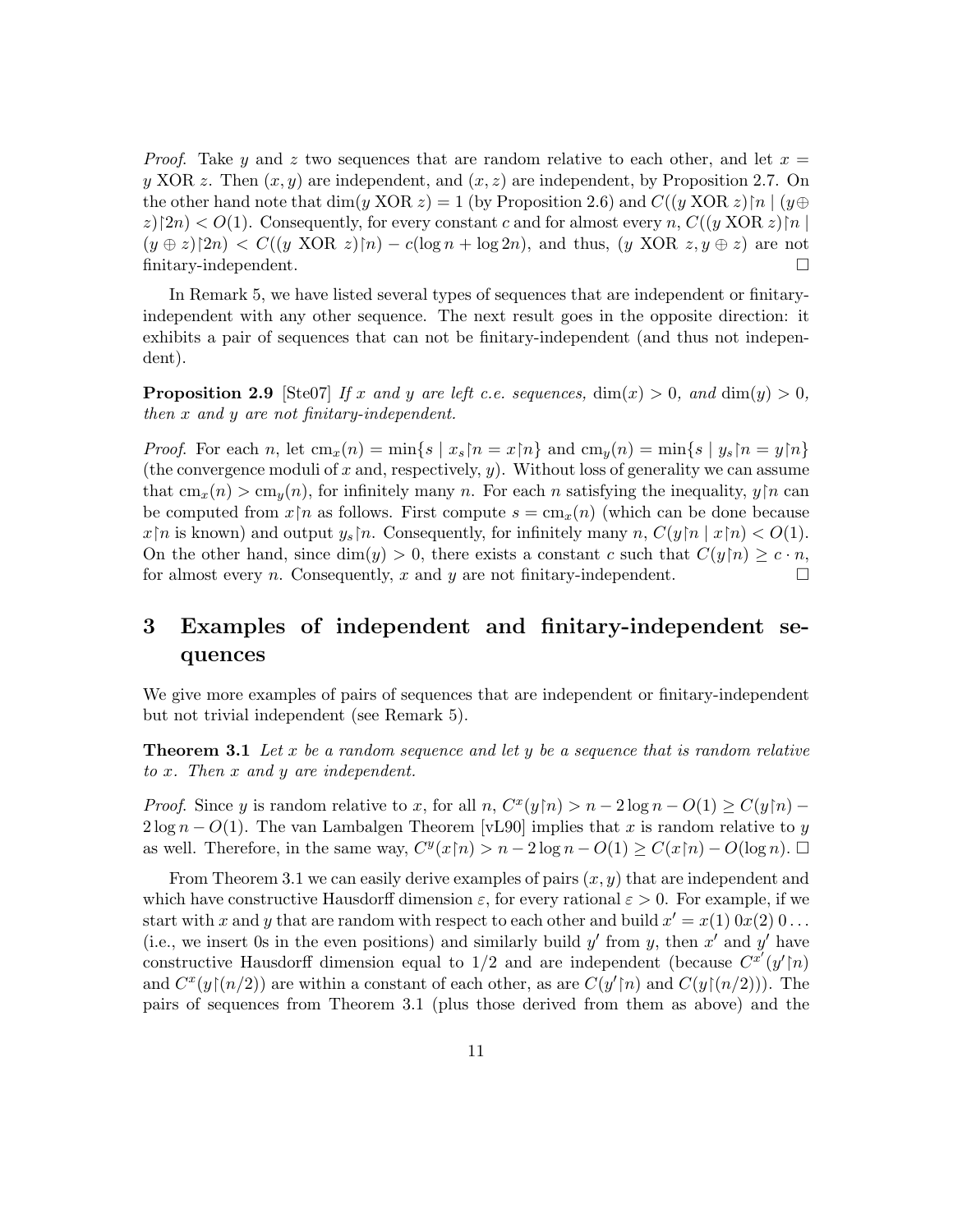trivial independent from Remark 5 are the only examples of independent sequences that we know. Thus, currently, we have examples of independent pairs  $(x, y)$  only for the case when x has maximal prefix-free complexity (i.e., x is random) or x is obtained via a simple computable transformation as above from a random sequence, and for the case when  $x$  has minimal prefix-free complexity (i.e.,  $x$  is  $H$ -trivial). The paucity of examples should be contrasted with Theorem 3.3 which shows that for every sequence  $x$ , most sequences  $y$  are independent with  $x$ . Pairs of sequences that are finitary-independent are easier to find.

**Theorem 3.2** Let x be an arbitrary sequence and let y be a sequence that is random relative to x. Then x and y are finitary-independent.

*Proof.* Suppose x and y are not finitary-independent. Then there are infinitely many  $n$ with  $C(y \nvert n \mid x \nvert n) < C(y \nvert n) - 5 \log n$ . Consider a constant  $c_1$  satisfying  $C(y \nvert n) < n + c_1$ , for all n. We get (under our assumption) that, for infinitely many n.  $C(y[n | x]_n)$  $n-5\log n+c_1$ . Then, by inequality (3), for infinitely many  $n, C^{x\restriction n}(y\restriction n) < n-3\log n+c+c_1$ . Note that that for every n and every  $m \ge n$ ,  $C^{x \upharpoonright m}(y \upharpoonright n) < C^{x \upharpoonright n}(y \upharpoonright n)$ . Thus, for infinitely many n and for all  $m > n$ ,

$$
C^{x \upharpoonright m}(y \upharpoonright n) < n - 3\log n + (c + c_1). \tag{7}
$$

On the other hand, y is random relative to x. Therefore, for all n,  $H^x(y\vert n) > n - O(1)$ . Let U be the universal machine underlying the complexity  $H(\cdot)$  and let  $p^*$  be the shortest program such that  $U^x(p^*) = y[n]$  (if there are ties, take  $p^*$  to be the lexicographically smallest among the tying programs). Let  $m(n) = \min(n, use(U^x(p*))$ . Note that, for all n,  $H^x(y[n) = H^{x[m(n)}(y[n])$ . It follows that, for every  $n, H^{x[m(n)}(y[n]) = H^x(y[n) > n-O(1)$ . Recall that for every strings u and v,  $C^v(u) > H^v(u) - 2 \log |u| - O(1)$ . Thus, for every n,

$$
C^{x \upharpoonright m(n)}(y \upharpoonright n) > n - 2\log n - O(1). \tag{8}
$$

Inequalities (7) and (8) are contradictory.  $\Box$ 

**Theorem 3.3** For every x, the set  $\{y \mid y \text{ independent with } x\}$  has measure one.

Proof. We show that the sets

$$
C_1 = \{ y \in \{0, 1\}^{\infty} \mid \forall n, H^x(y \mid n) \ge H(y \mid n) - O(\log n) \},
$$
  
\n
$$
C_2 = \{ y \in \{0, 1\}^{\infty} \mid \forall n, H^y(x \mid n) \ge H(x \mid n) - O(\log n) \}
$$

have both measure one, from which the conclusion follows because the set of sequences independent with x is  $C_1 \cap C_2$ .

The set  $C_1$  has measure one because it includes the set of sequences  $y$  that are random relative to x.

We next focus on  $C_2$ . It is enough to show that the set

 $x \rightarrow \infty$ 

$$
C_3 = \{ y \in \{0, 1\}^\infty \mid H^y(x \restriction n) \le H(x \restriction n) - 4 \log n \text{ i.o. } n \}
$$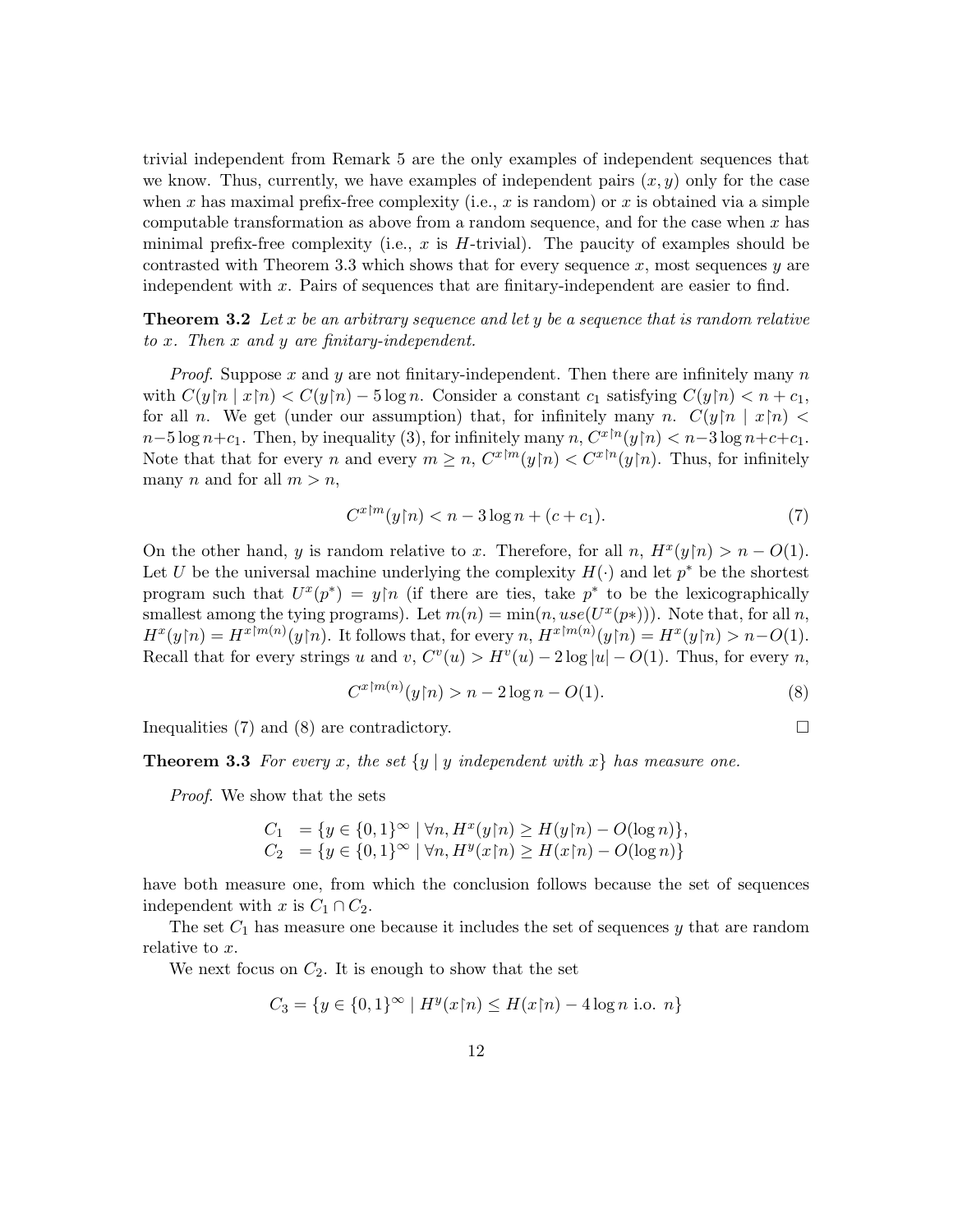has measure 0, because  $C_3$  contains the complement of  $C_2$ . The following claim (whose proof we postpone for the moment) holds:

**Claim 3.4** For every  $v \in \{0,1\}^*$  and every  $k, \ell \in \mathbb{N}$ , if the set  $A = \{y \in \{0,1\}^\infty \mid H^y(v) \leq \ell\}$ k} has measure at least  $2^{-\ell}$ , then  $H(v) \leq k + \ell + 2 \log k + O(1)$ .

Note that Claim 3.4 implies that if  $n$  is sufficiently large, then the measure of the set  $\{y \in \{0,1\}^{\infty} \mid H^y(x \mid n) < H(x \mid n) - 4 \log n\}$  is less than  $2^{-2 \log n}$ , which, by the Borel-Cantelli Lemma, implies that  $C_3$  has measure zero.

We continue with *Proof* of **Claim** 3.4. For a string  $\sigma \in \{0,1\}^*$ , let  $[\sigma]$  denote the set of sequences that have  $\sigma$  as initial prefix. We denote the Lebesgue measure by  $\mu$  and U is the fixed universal prefix-free Turing machine underlying the relativized complexity  $H^y(v)$ .

The intuition is that since  $\mu(A) \geq 2^{-\ell}$ , there should be some string  $\sigma$  of length at most  $\ell$  such that  $[\sigma] \subseteq A$  and therefore v can be described by  $\sigma$  and a string p of length at most k such that  $U^{\sigma}(p) = v$ . This intuition does not hold because it can happen that  $\mu(A) \geq 2^{-\ell}$  due to the fact that there are many  $\sigma$  as above (i.e., whose extensions are all in A) of length  $\geq \ell$ . To fix this problem, we need to use the Coding Theorem, and this necessitates some preparations.

For each string p, we define a c.e. set  $A_p$  (essentially,  $A_p$  is a prefix-free set of oracle prefixes  $\sigma$  such that  $U^{\sigma}(p) \downarrow$  and such that any sequence y with  $U^y(p) \downarrow$  has a prefix in  $(A_p)$ .

Construction of  $A_p$ . Initially, at Step 0,  $A_p = \emptyset$ . At Step s (with  $s = 1, 2, \ldots$  ) we enumerate some strings in  $A_p$  as follows:

Step s. Let Candidates be the set of all strings  $\sigma$  with  $|\sigma| \leq s$ . If some prefix or some extension of  $\sigma$  has been already enumerated in  $A_p$ , then  $\sigma$  is removed from the set Candidates. Next, for all  $\sigma \in$  Candidates, in lexicographical order, run  $U^{\sigma}(p)$  for s steps. If  $U^{\sigma}(p)$  stops in s steps and no prefix of  $\sigma$  has been enumerated already in  $A_p$ , then enumerate  $\sigma$  in  $A_p$ . End of construction of  $A_p$ .

By construction,  $A_p$  is c.e. and prefix-free. We next define a Turing machine M. For any strings p and  $\sigma$ , we denote  $\langle p, \sigma \rangle = \text{code}(p)\sigma \ (\text{code}(p)$  was defined in (1)). The machine M on input  $\langle p, \sigma \rangle$  outputs  $U^{\sigma}(p)$ , provided  $\sigma \in A_p$  (on all other inputs M is not defined). Note that the domain of  $M$  is a prefix-free set. For any string  $v$ , we define

$$
Q_M(v) = \sum_{\{\langle p,\sigma\rangle | M(\langle p,\sigma\rangle) = v\}} 2^{-|\langle p,\sigma\rangle|}.
$$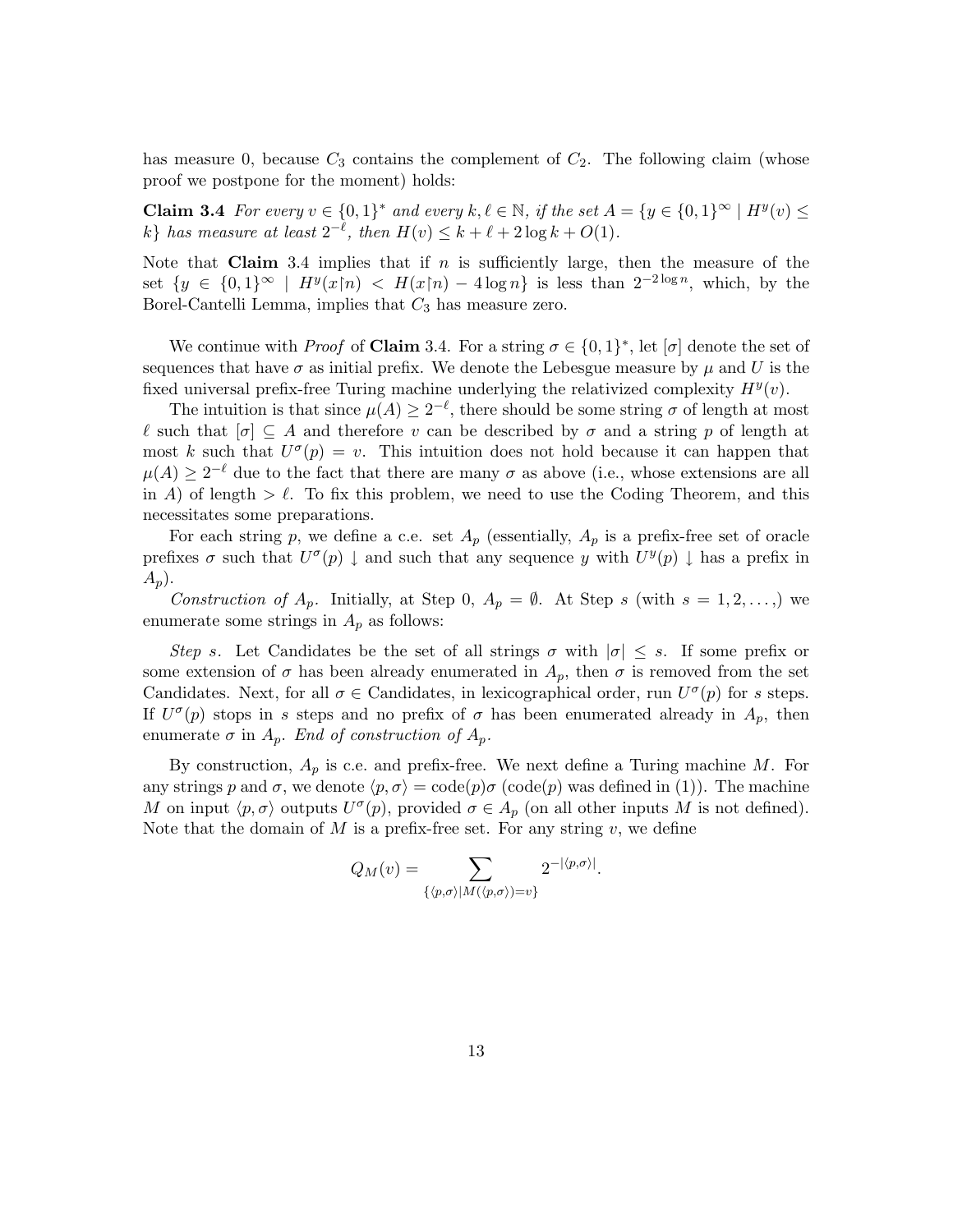Then,

$$
Q_M(v) = \sum_{p} \sum_{\{\sigma | M(\langle p,\sigma\rangle) = v\}} 2^{-(|\text{code}(p)+|\sigma|)}
$$
  
\n
$$
\geq \sum_{p,|p| \leq k} \sum_{\{\sigma | M(\langle p,\sigma\rangle) = v\}} 2^{-(|\text{code}(p)+|\sigma|)}
$$
  
\n
$$
= \sum_{p,|p| \leq k} 2^{-|\text{code}(p)|} \sum_{\{\sigma | M(\langle p,\sigma\rangle) = v\}} 2^{-|\sigma|}
$$
  
\n
$$
\geq 2^{-(k+2\log k+1)} \sum_{p,|p| \leq k} \sum_{\{\sigma | M(\langle p,\sigma\rangle) = v\}} 2^{-|\sigma|}
$$

.

For each  $y \in A$ , there exists a string  $\tau$ , minimal under taking prefixes, and a string p with  $|p| \leq k$ , such that  $y \in [\tau]$  and  $U^{\tau}(p) = x$ . We call  $\tau$  the root of y. If B is the set of strings  $\tau$  that are roots for at least a  $y \in A$ ,  $\mu(A) = \sum_{\tau \in B} 2^{-|\tau|}$ . It can be seen that for each  $\tau \in B$ , there must be some p with  $|p| \leq k$  such that  $A_p$  contains a subset  $A_{p,\tau}$  of extensions of  $\tau$  such that  $2^{-|\tau|} = \sum_{\sigma \in A_{p,\tau}} 2^{-|\sigma|}$  (The reason for this is the following: Let s be the number of steps in which  $U^{\tau}(p) \downarrow$ ; then, at Step s, all the suffixes of  $\tau$  of length s are in the set Candidates; therefore, by the end of Step s, all these suffixes are in  $A_p$  because the computation of U on input  $p$  with oracle any of these suffixes will stop in exactly  $s$ steps). Note that for any two roots  $\tau \neq \tau'$ ,  $A_{p,\tau}$  and  $A_{p,\tau'}$  are disjoint. Therefore,

$$
\sum_{p,|p|\leq k}\sum_{\{\sigma|M(\langle p,\sigma\rangle)=x\}}2^{-|\sigma|}\geq \sum_{\tau\in B}2^{-|\tau|}=\mu(A)\geq 2^{-\ell}.
$$

It follows that  $Q_M(x) \geq 2^{-(k+\ell+2\log k+1)}$ . By the Coding Theorem, it follows that  $H(x) \leq$  $k + \ell + 2 \log k + O(1).$ 

Thus there are many (in measure-theoretical sense) pairs of sequences that are independent. But is it possible to have such pairs satisfying a given constraint? We consider one instance of this general question.

**Proposition 3.5** If x is a random sequence then there are y and z such that  $(y, z)$  are independent and  $x = y$  XOR z.

*Proof.* Take a sequence y independent with x. Then, by Proposition 2.7, y and  $(x \text{ XOR } y)$ are independent. By taking  $z = x$  XOR y, it follows that  $x = y$  XOR z, with y and z independent.

## 4 Effective constructions of finitary-independent sequences

In this section we investigate to what extent it is possible to effectively construct sequences that are independent or finitary-independent. We show some impossibility results and therefore we focus on the weaker type of independence, finitary-independence (clearly, if it is not possible to produce a pair of sequences that are finitary-independent, then it is also not possible to produce a pair of sequences that are independent). Since a C-logarithmic sequence is finitary-independent with any other sequence, the issue of constructibility is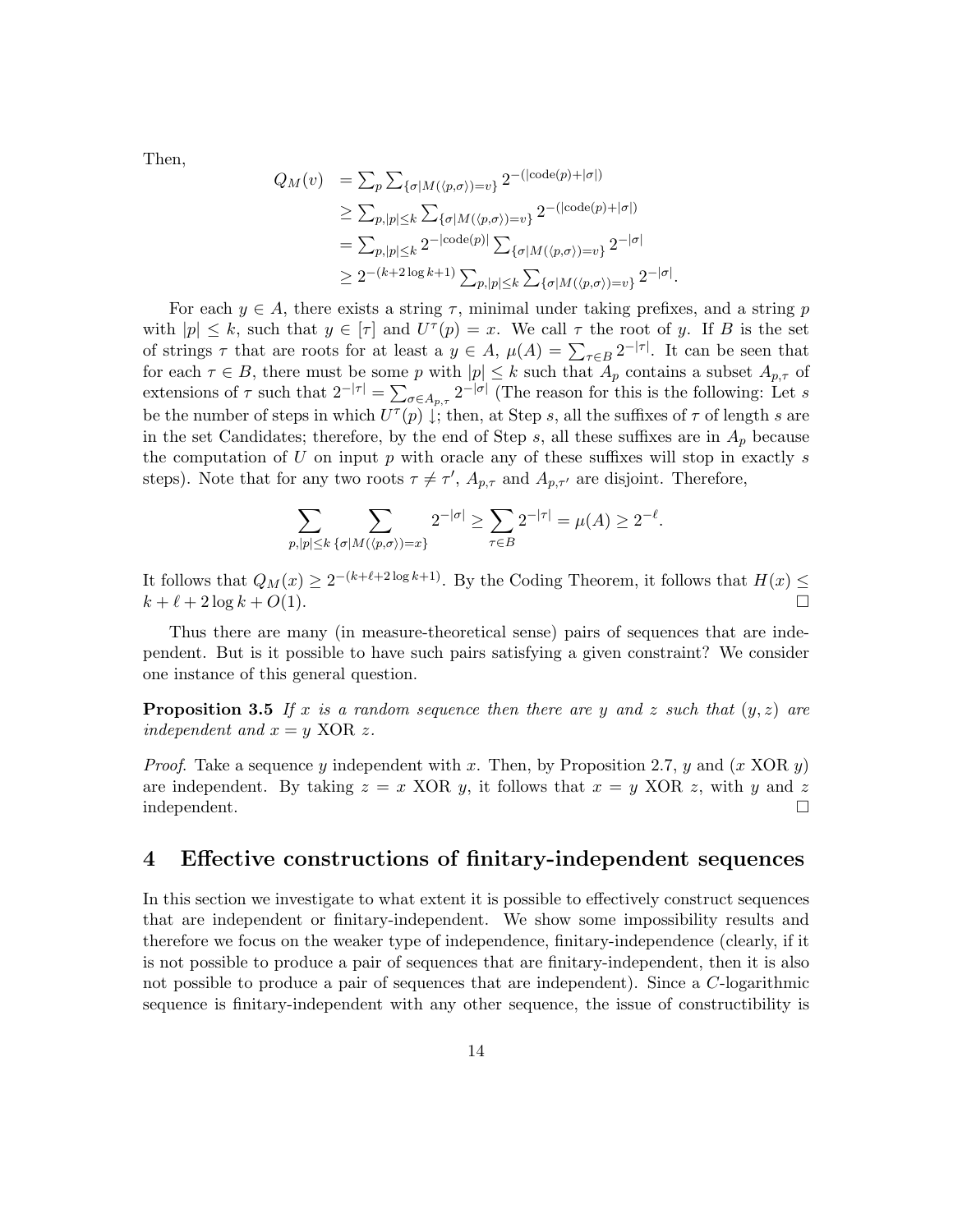interesting if we also require that the sequences have complexity above that of C-logarithmic sequences (see Remark 5). Such sequences are of course non-computable, and therefore the whole issue of constructibility appears to be a moot point. However this is not so if we assume that we already have in hand one (or several) non-computable sequence(s), and we want to build additional sequences that are finitary-independent. Informally speaking, we investigate the following questions:

Question (a) Is it possible to effectively construct from a sequence x another sequence  $\gamma$  finitary-independent with  $x$ , where the finitary-independence is not trivial (recall Remark 5)? This question has two variants depending on whether we seek a uniform procedure (i.e., one procedure that works for all  $x$ ), or whether we allow the procedure to depend on x.

**Question** (b) Is it possible to effectively construct from a sequence x two sequences y and z that are finitary-independent (not in the trivial way)? Again, there are uniform and non-uniform variants of this question.

We analyze these questions in Section 4.1. Similar questions for the case when the input consists of two sequences  $x_1$  and  $x_2$  are tackled in Section 4.2.

## 4.1 Producing independence with one source

We first consider the uniform variant of Question  $(a)$ : Is there a Turing reduction f such that for all  $x \in \{0,1\}^*$ ,  $(x, f(x))$  are finitary-independent? We even relax the requirement and demand that f should achieve this objective only if  $x$  has positive constructive Hausdorff dimension (this only makes the following impossibility results stronger).

As discussed above, we first eliminate some trivial instances of this question. Without any requirement on the algorithmic complexity of the desired  $f(x)$ , the answer is trivially YES because we can take  $f(x) = 0^{\omega}$  (or any other computable sequence). Even if we only require that  $f(x)$  is not computable, then the answer is still trivially YES because we can make  $f(x)$  to be C-logarithmic. For example, consider

$$
f(x) = x(1) \ x(2)0 \ x(3)000 \dots \ x(k) \underbrace{0 \dots 0}_{2^{k-1}-1} \dots
$$

Then  $f(x)$  is C-logarithmic, but not computable provided x is not computable, and  $(x, f(x))$  are finitary-independent simply because  $f(x)$  is C-logarithmic.

As noted above, the question is interesting if we require  $f(x)$  to have some "significant" amount of randomness whenever  $x$  has some "significant" amount of randomness. We expect that in this case the answer should be negative, because, intuitively, one should not be able to produce independence (this is property P3 in Remark 6).

We consider two situations depending on two different meanings of the concept of "significant" amount of randomness.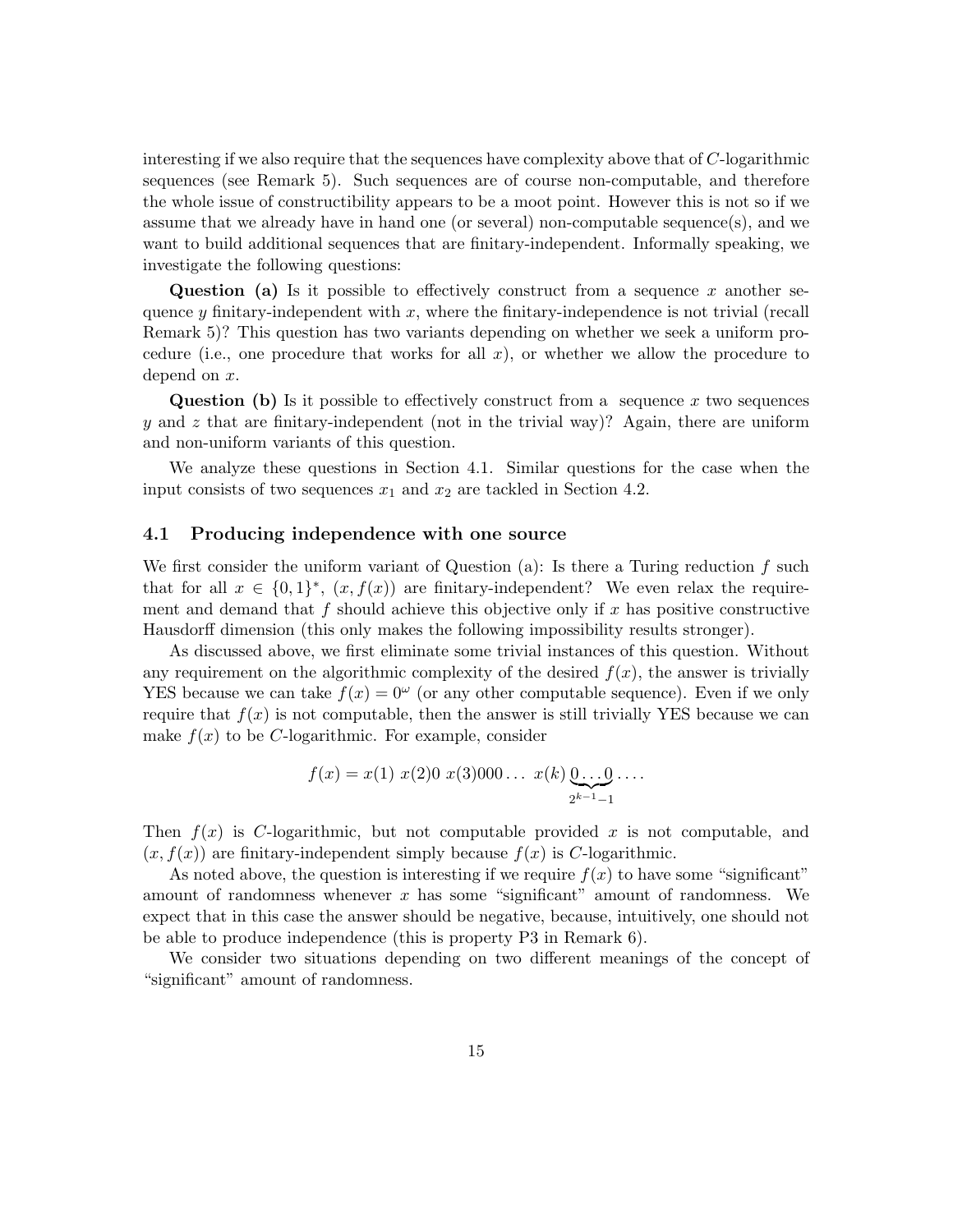**Case 1:** We require that  $f(x)$  is not *C*-logarithmic. We do not solve the question, but we show that every reduction  $f$  that potentially does the job must have non-polynomial use.

**Proposition 4.1** Let f be a Turing reduction. For every sequence x, if the function  $use_f^x(n)$  is polynomially bounded, then x and  $f(x)$  are not finitary-independent, unless one of them is C-logarithmic.

*Proof.* Let y be  $f(x)$ . Then for every n, let  $m(n) = \max_{k \leq n} use_f^{x}(1^n)$ . Then  $y \upharpoonright n$ depends only on  $x \upharpoonright m(n)$  and  $m(n)$  is polynomial in n. Then  $C(y \upharpoonright n | x \upharpoonright m(n)) \leq O(\log n)$ . If x and y were finitary-independent, then  $C(y\vert n) \leq C(y\vert(n) \vert x\vert m(n)) + O(\log n +$  $\log m(n) \leq O(\log(n)) + \log(m(n)) \leq O(\log n)$ , for all n, i.e., y would be C-logarithmic.  $\Box$ 

**Case 2:** We require that  $f(x)$  has complexity just above that of C-logarithmic sequences (in the sense below). We show that in this case, the answer to the uniform variant of Question (a) is negative: there is no such  $f$ . The following definition introduces a class of sequences having complexity just above that of C-logarithmic sequences.

**Definition 4.2** A sequence x is C-superlogarithmic if for every constant  $c > 0$ ,  $C(x \nvert n) >$  $c \log n$ , for almost every n.

The next proofs use the following facts.

**Fact 4.3** (Variant of Theorem 3.1 in [NR06]) For all rationals  $0 \le \alpha < \beta < 1$ , and for every infinite and computable set S, there exists a sequence x such that  $dim(x) = \alpha$  and for all wtt-reductions f, either  $f(x)$  does not exist or  $C(f(x)|n) \leq \beta n$ , for infinitely many n in S.

**Fact 4.4** (Variant of Theorem 3.1 in [BDS07]) For every Turing reduction h, for all rationals  $0 < \alpha < \beta < 1$ , and for every infinite and computable set S, there is a sequence x with  $\dim(x) \geq \alpha$  such that either  $h(x)$  does not exist or  $C(h(x)\upharpoonright n) < \beta n$ , for infinitely many n in S.

**Fact 4.5** ([Mi08]) For every rational  $0 \leq \alpha \leq 1$ , there exists a sequence x such that  $dim(x) = \alpha$  and for all Turing-reductions f,  $dim(f(x)) \leq \alpha$ .

**Fact 4.6** (Corollary 1 in ([Zim08]) For any  $\alpha > 0$ , there is a truth-table reduction f such that if the input sequences x and y are finitary-independent and  $\dim(x) \geq \alpha$  and  $\dim(y) \geq$  $\alpha$ , then dim  $f(x, y) = 1$ .

**Fact 4.7** (Theorem 3 in ([Zim08]) For any  $\delta > 0$ , there exist a constant c, an infinite and computable set S, and a truth-table reduction  $f: \{0,1\}^\infty \times \{0,1\}^\infty \to \{0,1\}^\infty$  (i.e., f is a Turing machine with two oracles) with the following property:

If the input sequences x and y are finitary-independent and satisfy  $C(x \nvert n) > c \cdot \log n$  and  $C(y\vert n) > c \cdot \log n$ , for almost every n, then the output  $z = f(x, y)$  satisfies  $C(f(x, y)\vert n) > c$  $(1 - \delta) \cdot n$ , for almost every n in S.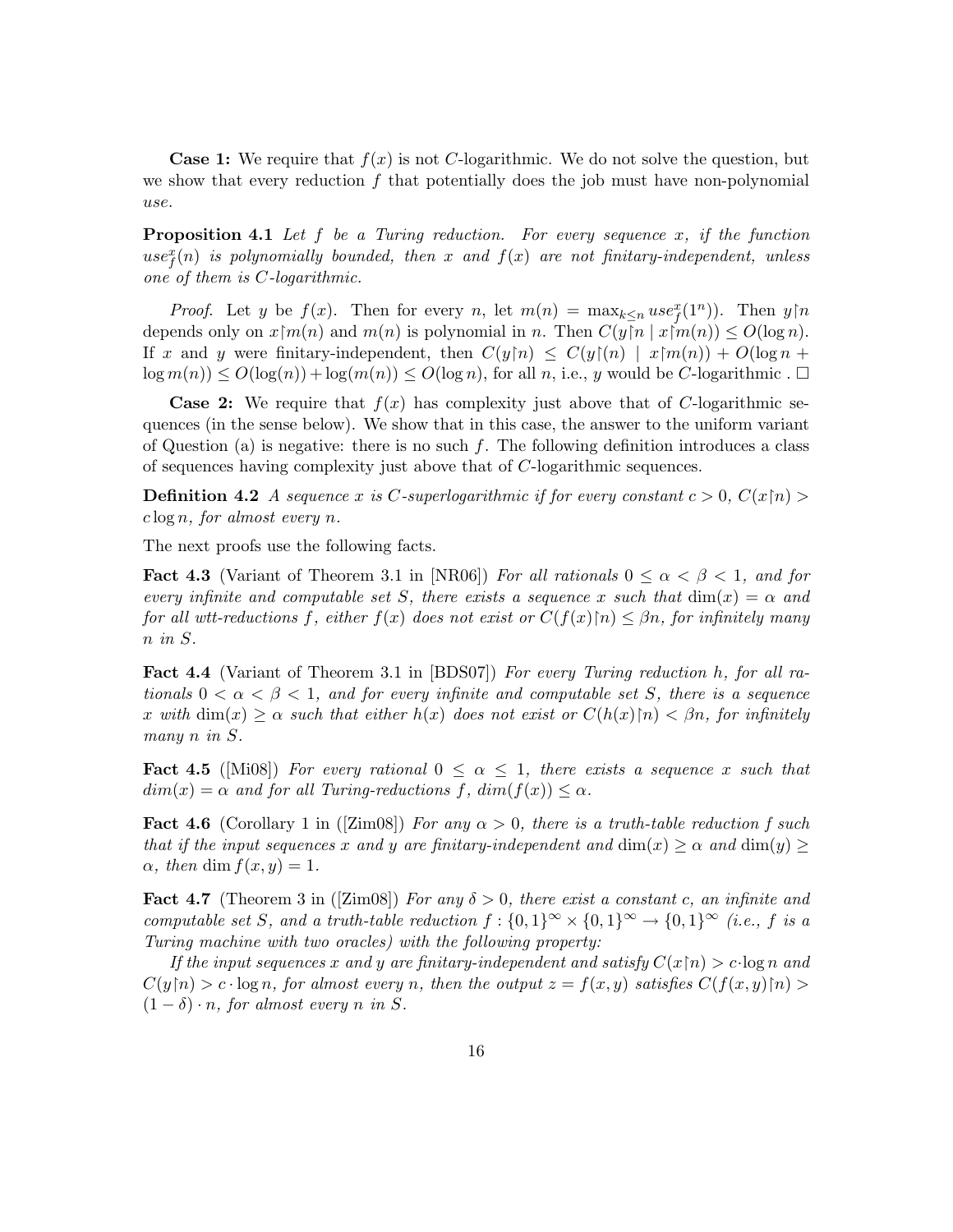Theorem 3.1 in [NR06] is for  $S = N$  (and is stronger in that  $\alpha = \beta$ ) but its proof can be modified in a straightforward manner to yield Fact 4.3. Theorem 3.1 in [BDS07] is also for  $S = N$  and can also be modified in a simple manner – using Fact 4.3 – to yield Fact 4.4.

We can now state the impossibility results related to Case 2. To simplify the structure of quantifiers in the statement of the following result, we posit here the following task for a function  $f$  mapping sequences to sequences:

TASK A: For every  $x \in \{0,1\}^{\infty}$  with  $\dim(x) > 0$ , the following should hold:

- (a)  $f(x)$  exists,
- (b)  $f(x)$  is C-superlogarithmic,
- (c) x and  $f(x)$  are finitary-independent.

Theorem 4.8 There is no Turing reduction f that satisfies TASK A.

*Proof.* Suppose there exists f satisfying (a), (b) and (c) in TASK A. Let S be the infinite, computable set and let  $q$  be the truth-table reduction promised by Fact 4.7 for  $\delta = 0.3$ . Let h be the Turing reduction  $h(x) = g(x, f(x))$ . Let  $x^*$  be the sequence promised by Fact 4.4 for  $\alpha = 0.5$ ,  $\beta = 0.6$ , and the above set S and Turing reduction h. On one hand, by Fact 4.4,  $C(h(x^*)$ <sup>n</sup> $) < 0.6n$ , for infinitely many  $n \in S$ . On the other hand, by Fact 4.7,  $C(h(x^*)\upharpoonright n) > 0.7n$ , for almost every  $n \in S$ . We have reached a contradiction.  $\Box$ 

We next consider the uniform variant of **Question** (b).

First we remark, that by van Lambalgen Theorem [vL90], if the sequence  $x$  is random, then  $x_{even}$  and  $x_{odd}$  are random relative to each other (where  $x_{odd}$  is  $x(1)x(3)x(5) \ldots$  and  $x_{even}$  is  $x(2)x(4)x(6)...$ . Thus,  $x_{even}$  and  $x_{odd}$  are certainly independent.

Kautz [Kau03] has shown a much more general result by examining the splittings of sequences obtained using bounded Kolmogorov-Loveland selection rules.<sup>1</sup> He showed that if x is a random sequence,  $x_0$  is the subsequence of x obtained by concatenating the bits of x chosen by an arbitrary bounded Kolmogorov-Loveland selection rule, and  $x_1$  consists of the bits of x that were not selected by the selection rule, then  $x_0$  and  $x_1$  are random with respect to each other (and thus independent).

We show that the similar result for sequences with constructive Hausdorff dimension  $\sigma \in (0,1)$  is not valid. In fact, our next result is stronger, and essentially gives a negative answer to the uniform variant of Question (b).

We posit the following task for two functions  $f_1$  and  $f_2$  mapping sequences to sequences: TASK B: For every  $x \in \{0,1\}^{\infty}$  with  $\dim(x) > 0$ , the following should hold:

<sup>&</sup>lt;sup>1</sup>A Kolmogorov-Loveland selection rule is an effective process for selecting bits from a sequence. Informally, it is an iterative process and at each step, based on the bits that have been already read, a new bit from the sequence is chosen to be read and (before that bit is actually read) the decision on whether that bit is selected or not is taken. A bounded Kolmogorov-Loveland selection rule satisfies a certain requirement of monotonocity for deciding the selected bits, see [Kau03].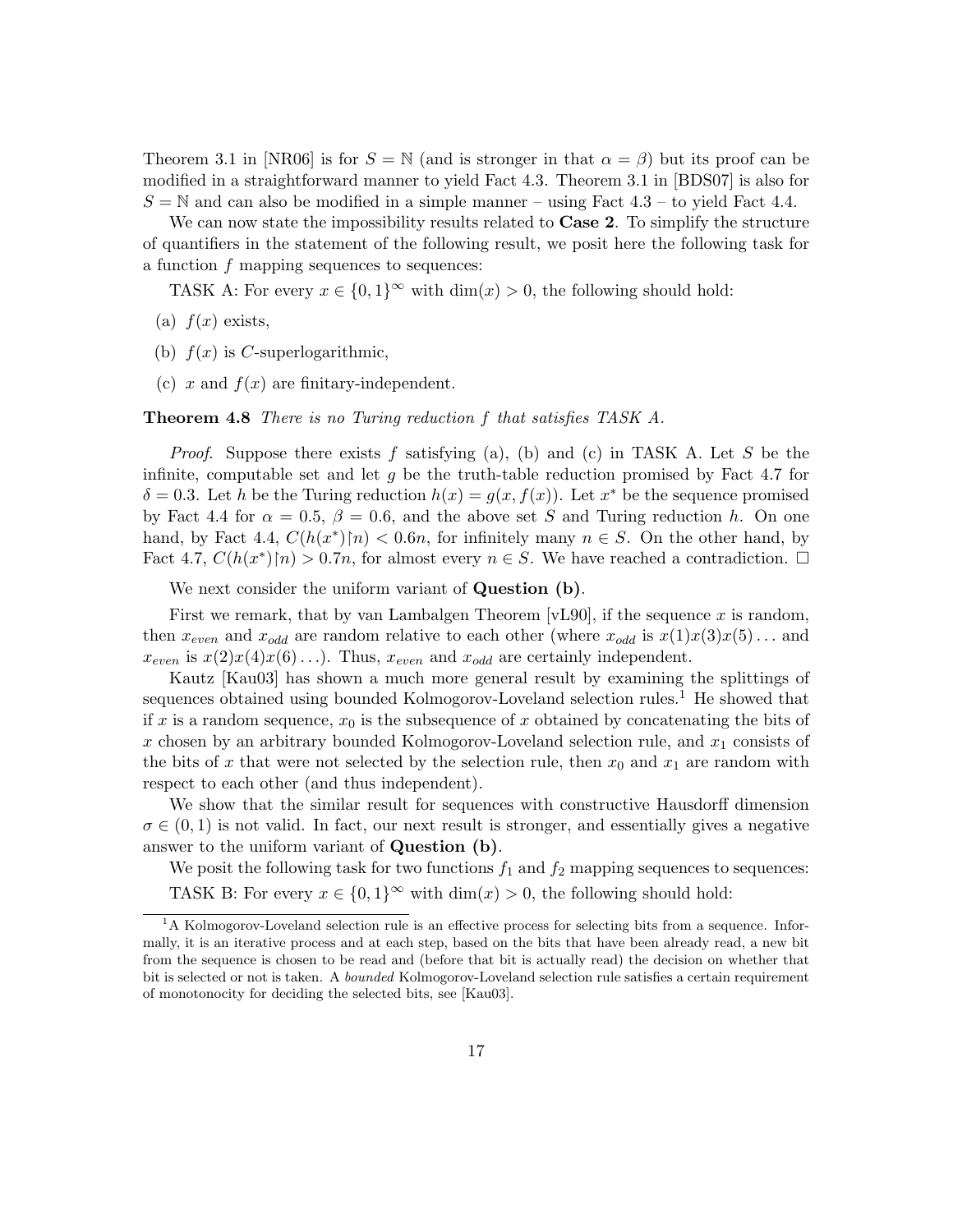- (a)  $f_1(x)$  and  $f_2(x)$  exist,
- (b)  $f_1(x)$  and  $f_2(x)$  are C-superlogarithmic,
- (c)  $f_1(x)$  and  $f_2(x)$  are finitary-independent.

**Theorem 4.9** There are no Turing reductions  $f_1$  and  $f_2$  satisfying TASK B.

*Proof.* Similar to the proof of Theorem 4.8.  $\Box$ 

The non-uniform variants of Questions (a) and (b) remain open. In the particular case when (i) f is a wtt-reduction or (ii) the output has positive constructive Hausdorff dimension, we present impossibility results analogous to those in Theorem 4.8 and Theorem 4.9. The proofs are similar, with the difference that for (i) we use Fact 4.3 instead of Fact 4.4, and for (ii) we use Fact 4.5 instead of Fact 4.4 and Fact 4.6 instead of Fact 4.7.

**Theorem 4.10** For all rational  $\sigma \in (0,1)$ , there exists a sequence x with  $\dim(x) = \sigma$  such that for every wtt-reduction  $f$ , at least one of the following holds true:

- (a)  $f(x)$  does not exist,
- (b)  $f(x)$  is not finitary-independent with x,
- (c)  $f(x)$  is not C-superlogarithmic.

**Theorem 4.11** For all rational  $\sigma \in (0,1)$ , there exists a sequence x with  $\dim(x) = \sigma$  such that for every wtt-reductions  $f_1$  and  $f_2$ , at least one of the following holds true:

- (a)  $f_1(x)$  does not exist or  $f_2(x)$  does not exist,
- (b)  $f_1(x)$  and  $f_2(x)$  are not finitary-independent,
- (c)  $f_1(x)$  is not C-superlogarithmic or  $f_2(x)$  is not C-superlogarithmic.

**Theorem 4.12** For all rational  $\sigma \in (0,1)$ , there exists a sequence x with  $\dim(x) = \sigma$  such that for every Turing-reduction  $f$ , at least one of the following holds true:

- (a)  $f(x)$  does not exist,
- (b)  $f(x)$  is not finitary-independent with x,
- (c)  $dim(f(x)) = 0$ .

**Theorem 4.13** For all rational  $\sigma \in (0,1)$ , there exists a sequence x with  $\dim(x) = \sigma$  such that for every Turing-reduction  $f_1$  and  $f_2$ , at least one of the following holds true:

- (a)  $f_1(x)$  does not exist or  $f_2(x)$  does not exist,
- (b)  $f_1(x)$  and  $f_2(x)$  are not finitary-independent,
- (c)  $\dim(f_1(x)) = 0$  or  $\dim(f_2(x)) = 0$ .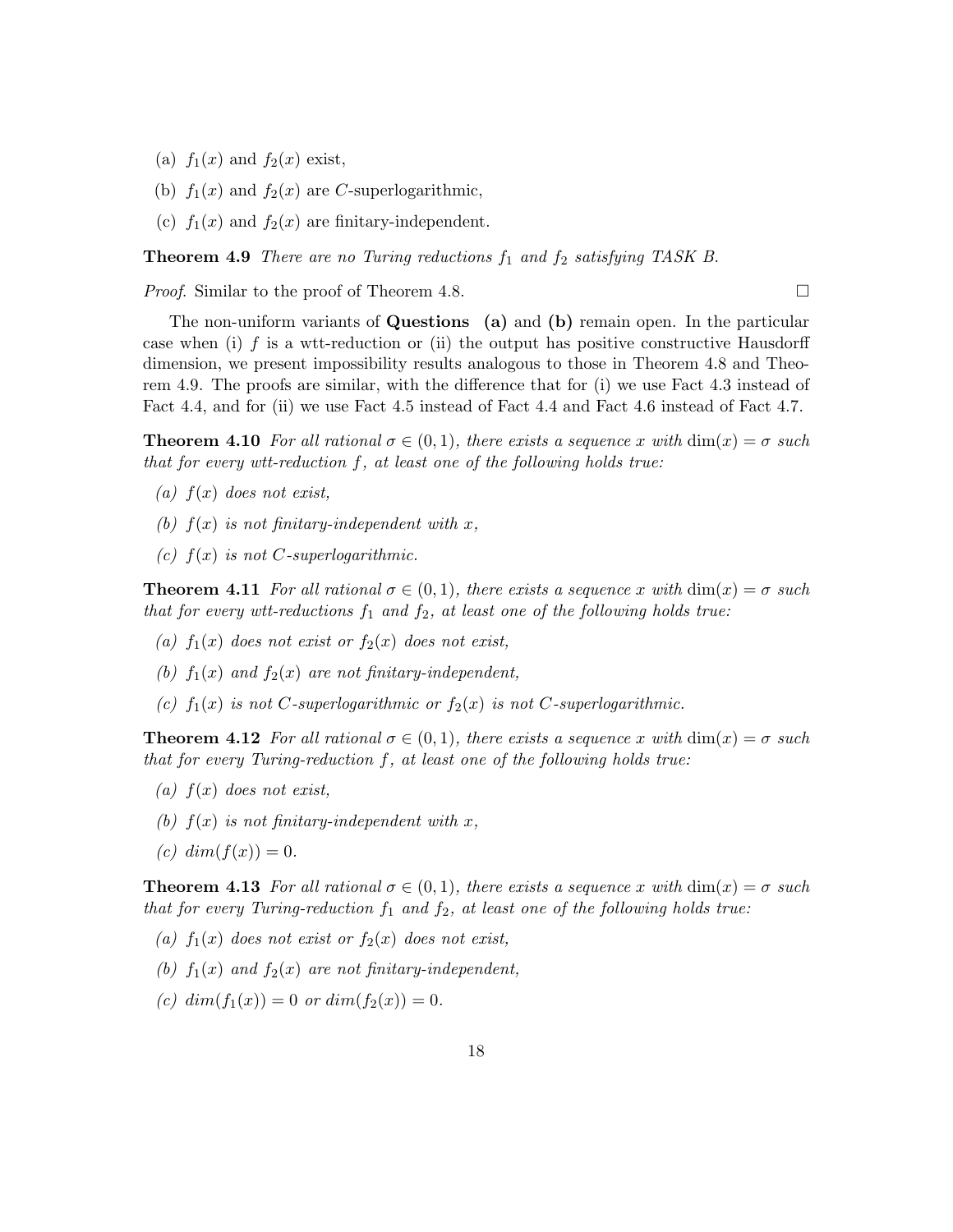Theorem 4.11 has an interesting implication regarding sequences with constructive Hausdorff dimension in the interval  $(0, 1)$ . Suppose, for example, that we want to construct a sequence with constructive Hausdorff dimension  $1/2$ . The first idea that comes to mind is to take a random sequence  $x = x(1)x(2) \cdots$  and either consider the sequence  $y =$  $x(1)0x(2)0...$  (we insert 0s in all even positions) or the sequence  $z = x(1)x(1)x(2)x(2)...$ (we double every bit). The sequences y and z have constructive Hausdorff dimension  $1/2$ and they have been obtained by diluting a random sequence. In a similar way, once we have sequences with positive constructive Hausdorff dimension, we can combine them in simple ways to obtain new such sequences. Theorem 4.11 shows, roughly speaking, that there are sequences with dimension strictly between 0 and 1, that are not dilutions of random sequences or simple combinations of sequences with positive constructive Hausdorff dimension. Formally, for every rational  $\sigma \in (0,1)$ , there is a sequence x with  $\dim(x) = \sigma$ so that no matter what wtt method we use for selecting from  $x$  two subsequences, either one of the resulting subsequences has low complexity or the two resulting subsequences are not independent.

## 4.2 Producing independence with two sources

We have seen some limits on the possibility of constructing a finitary-independent sequences starting from one sequence. What if we are given two finitary-independent sequences: is it possible to construct from them more finitary-independent sequences?

First we observe that if x and y are two (finitary-) independent sequences and g is an arbitrary Turing reduction, then it does not necessarily follow that x and  $g(y)$  are also (finitary-) independent (as one may expect). On the other hand, if x and y are independent, it does follow that x and  $g(y)$  are finitary-independent.

**Proposition 4.14** (a)  $\left[\text{Ste07}\right]$  There are two independent sequences x and y and a Turing reduction g such that x and  $g(y)$  are not independent.

(b)[She08] There are two finitary-independent sequences x and y and a Turing reduction g such that x and  $g(y)$  are not finitary-independent.

*Proof.* (a) Let z be a random sequence and let u, v, and w be sequences such that  $z =$  $u \oplus v \oplus w$ . By van Lambalgen Theorem [vL90], each of the sequences  $u, v$ , and w are random relative to the join of the other two. We define the sequences x and  $y$  as follows:

> $x(2^n) = u(n)$ , for all  $n \in \mathbb{N}$  $x(m) = v(m)$ , for every m that is not a power of 2  $y(2^n)$  $u(n)$ , for all  $n \in \mathbb{N}$  $y(m) = w(m)$ , for every m that is not a power of 2

**Claim 4.15** The sequences x and y are independent.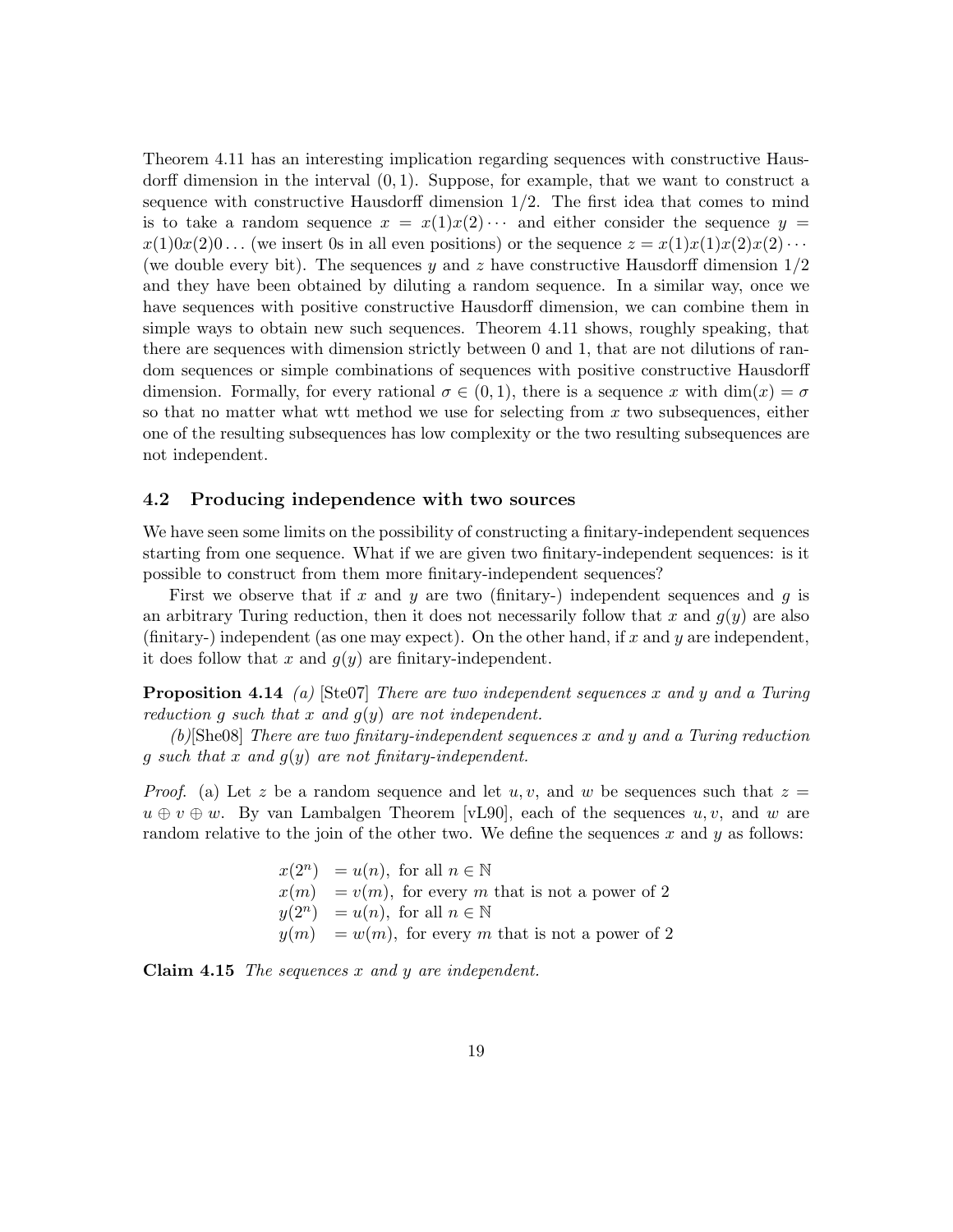*Proof.* Suppose x and y are not independent. Then, similarly to Proposition 2.4 (e), for infinitely many  $n, C^x(y \mid n) < C(y \mid n) - 7 \log n$ . Then

$$
C^{u \oplus v}(w \nvert n) \leq C^{u \oplus v}(y \nvert n) + 2 \log n + O(1)
$$
\n(because  $w \nvert n$  and  $y \nvert n$  differ in only log *n* bits)\n $\leq C^{x}(y \nvert n) + 2 \log n + O(1)$ \n(because queries to *x* can be replaced by queries to *u* and *v*)\n $\leq C(y \nvert n) - 7 \log n + 2 \log n + O(1),$ \nfor infinitely many *n*\n $\leq C(w \nvert n) + 2 \log n - 7 \log n + 2 \log n + O(1)$ \n $= C(w \nvert n) - 2 \log n + O(1)$ \n $\leq n - 3 \log n + O(1).$ 

This contradicts that the fact that w is random with respect to  $u \oplus v$ .

*Proof* of **Proposition 4.14**. (a) It is easy to define a Turing reduction g such that  $g(y) = u$ . Notice that  $C^{x}(u|n) = O(\log n)$ , because u is many-one reducible to x. On the other hand  $C(u\upharpoonright n) \geq n-2\log n + O(1)$ , for every n, because u is random. Therefore x and  $q(y)$  are not independent.

(b) Let  $u$  and  $y$  be two sequences that are random relative to each other. Let  $x$  be the sequence defined by  $x(2^{2^n}) = y(n)$ , for all n, and  $x(m) = u(m)$ , for all m not of the form  $2^{2^n}$ . Note that x and y are finitary-independent, because the complexities of  $u \nvert n$  and  $x \nvert n$ differ by at most  $O(\log \log n)$ .

Let g be the Turing reduction such that for all  $n, g(x)(n) = x(2^{2^n})$ . Note that  $g(x)$ and  $\gamma$  coincide and thus, obviously are not finitary-independent.

The following weaker result holds.

**Proposition 4.16** If x and y are independent, and q is a Turing reduction, then x and  $q(y)$  are finitary-independent (provided  $q(y)$  exists).

*Proof.* Since x and y are independent, there exists a constant c such that for all n,

$$
C^{y}(x\mathord{\restriction} n) \geq C(x\mathord{\restriction} n) - c \log n.
$$

Suppose that x and  $g(y)$  are not finitary-independent. Then there are infinitely many n such that  $C(x\lfloor n \rfloor g(y)\lfloor n) < C(x\lfloor n \rfloor - (c+4)\log n$ . Since  $C^y(x\lfloor n \rfloor \leq C(x\lfloor n \rfloor g(y)\lfloor n) +$  $2 \log n + O(1)$ , it would follow that, for infinitely many n,

$$
C^{y}(x\mathord{\restriction} n) \leq C(x\mathord{\restriction} n) - (c+1)\log n,
$$

which contradicts the first inequality.

Corollary 4.17 There are sequences that are finitary-independent but not independent.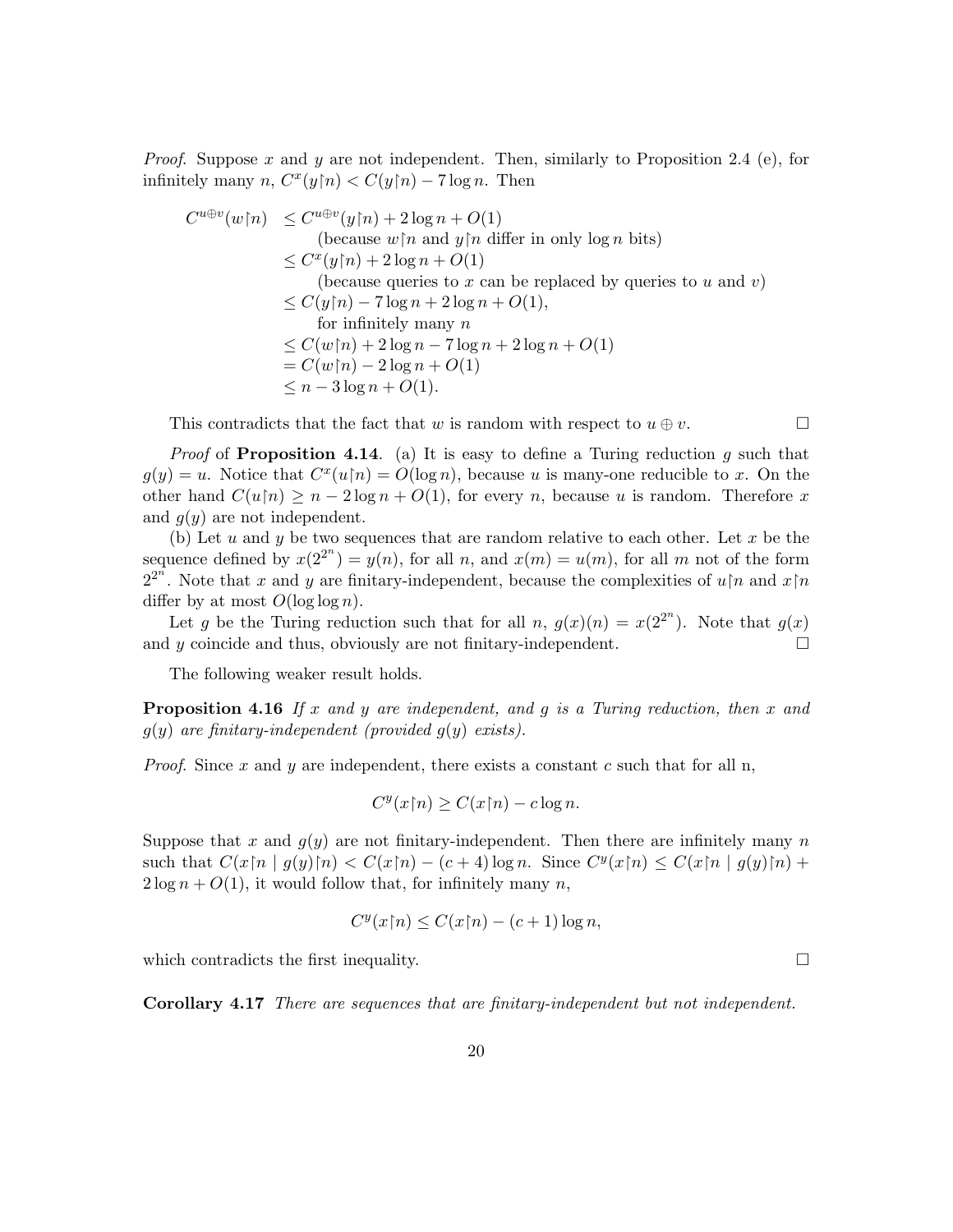*Proof.* The sequences x and  $q(y)$  from Proposition 4.14 are not independent, but they are finitary-independent by Proposition 4.16.

We note that if x and y are (finitary-) independent sequences, there exists a simple procedure that starting with the pair  $(x, y)$ , produces a new pair of (finitary-) independent sequences. Namely, we take the pair  $(x, y_{odd})$ .

**Proposition 4.18** If x and y are (finitary-) independent, then x and  $y_{odd}$  are (finitary-) independent.

*Proof.* Let x and y be two finitary-independent sequences. Suppose that for every constant c there are infinitely many n such that  $C(x \nvert n \mid y_{odd} \nvert n) < C(x \nvert n) - c \cdot \log n$ . Note that, for all n,  $C(x[n | y|2n) \leq C(x[n | y_{odd}]) + O(1)$ . Our assumption implies that for every constant c there are infinitely many n such that  $C(x\mid n \mid y\mid 2n) < C(x\mid n)$  –  $c \log n + O(1)$ . By Proposition 2.4, (a), this contradicts the fact that x and y are finitaryindependent. The proof for the case "x and y are independent" is similar.

The next problem we study is whether given a pair of (finitary-) independent strings  $(x, y)$ , it is possible to effectively produce another string that is (finitary-) independent with both x and y. We give a positive answer for the case when x and y are both random. The similar question for non-random x and y remains open (but see Section 4.3).

Theorem 4.19 There exists an effective transformation f with polynomially-bounded use such that if  $x$  and  $y$  are random and independent (respectively finitary-independent), then  $f(x, y)$  is independent (respectively, finitary-independent) with both x and y, and the independence is not trivial (recall Remark 5).

*Proof.* We take  $f(x, y) = x$  XOR y and take into account Proposition 2.7.

**Remark:** Contrast with Proposition 4.1, where we have shown that for every  $x$ , for every effective transformation f with polynomially-bounded use, x and  $f(x)$  are not finitaryindependent.

## 4.3 Producing independence: the finite case

In the previous section we discussed the issue of whether given as input several sequences that are (finitary-) independent, there is an effective way to construct a sequence that is (finitary-) independent with each sequence in the input (and the independence is not trivial). A result of this type is obtained for the case when the input consists of two random sequences x and y in Theorem 4.19. We do not know if in Theorem 4.19 we can remove the assumption that  $x$  and  $y$  are random.

In what follows we will consider the simpler case of strings. In this setting we are able to give a positive answer for the situation when we start with three<sup>2</sup> input strings that are

 $2$ The case when the input consists of two independent strings remains open.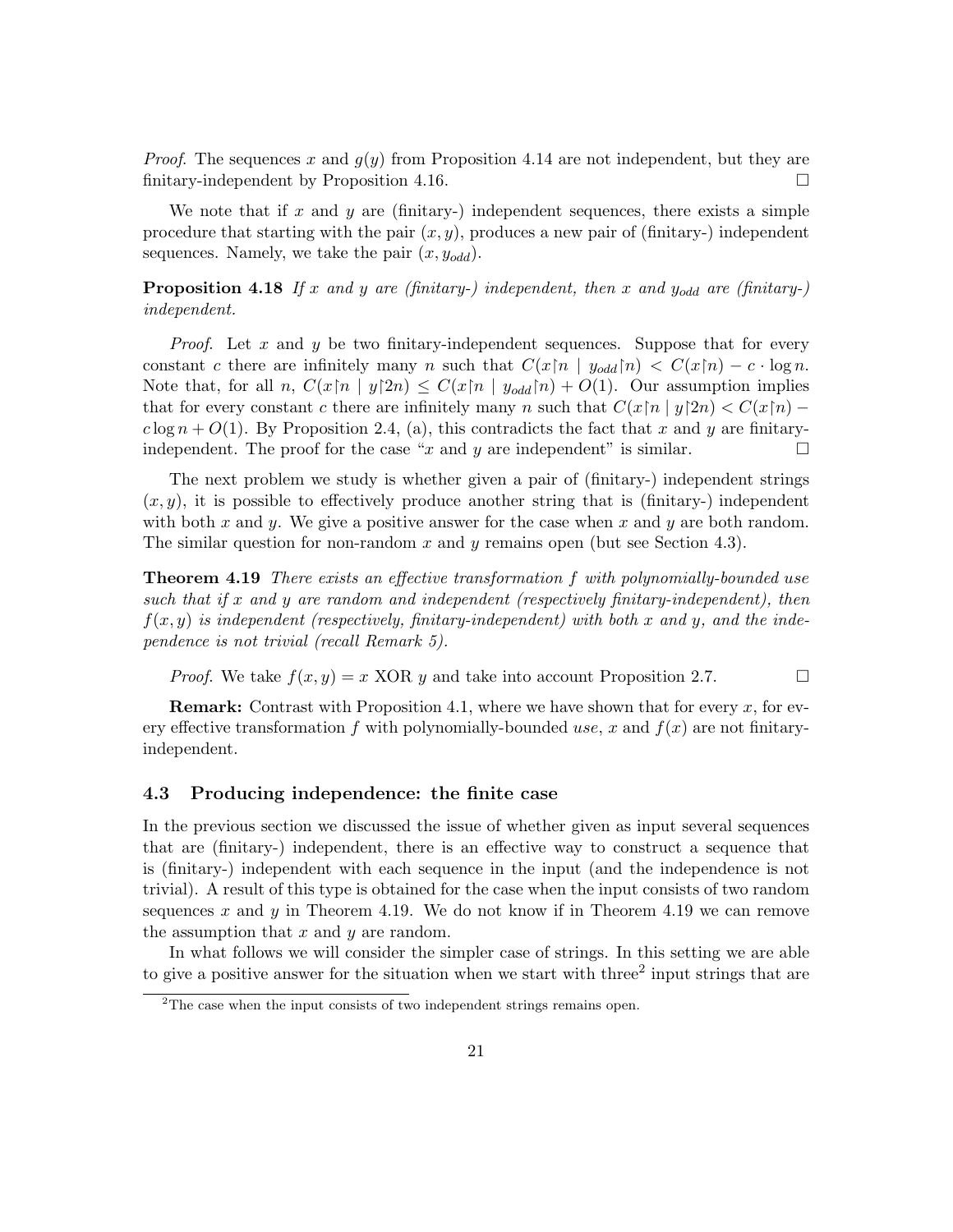independent (and not necessarily random). First we define the analogue of independence for strings.

**Definition 4.20** Let  $c \in \mathbb{R}^+$  and  $k \in \mathbb{N}$ . We say that the strings  $x_1, x_2, \ldots, x_k$  in  $\{0,1\}^*$ are c-independent if

$$
C(x_1x_2...x_k) \geq C(x_1) + C(x_2) + ... + C(x_k) - c(\log|x_1| + \log|x_2| + ... + \log|x_k|).
$$

The main result of this section is the following theorem, whose proof draws from the techniques of [Zim08].

**Theorem 4.21** For all constants  $\sigma > 0$  and  $\sigma_1 \in (0, \sigma)$ , there exists a computable function  $f: \{0,1\}^* \times \{0,1\}^* \times \{0,1\}^* \to \{0,1\}^*$  with the following property: For every  $c \in \mathbb{R}^+$  there exists  $c' \in \mathbb{R}^+$  such that if the input consists of a triplet of c-independent strings having sufficiently large length n and plain complexity at least  $\sigma \cdot n$ , then the output is  $c'$ -independent with each element in the input triplet and has length  $|\sigma_1 n|$ .

More precisely, if

- (i)  $(x, y, z)$  are c-independent,
- (ii)  $|x| = |y| = |z| = n$ , and
- (iii)  $C(x) \geq \sigma \cdot n$ ,  $C(y) \geq \sigma \cdot n$ ,  $C(z) \geq \sigma \cdot n$ ,

then, provided n is large enough, the following pairs of strings  $(f(x, y, z), x)$ ,  $(f(x, y, z), y)$ ,  $(f(x, y, z), z)$  are c'-independent,  $|f(x, y, z)| = \lfloor \sigma_1 n \rfloor$ , and  $C(f(x, y, z)) \geq \lfloor \sigma_1 n \rfloor - O(\log n)$ .

Before we dwelve into the proof, we establish several preliminary facts.

**Lemma 4.22** If  $x_1, x_2, x_3$  are three strings that are c-independent, then

$$
C(x_1 | x_2 x_3) \ge C(x_1) - (c+2)(\log|x_1| + \log|x_2| + \log|x_3|) - O(1).
$$

Proof. The following inequalities hold for every three strings and in particular for the strings  $x_1$ ,  $x_2$ , and  $x_3$ :

$$
C(x_1x_2x_3) \le C(x_2x_3) + C(x_1 | x_2x_3) + 2\log|x_1| + O(1),
$$

and

$$
C(x_2x_3) \le C(x_2) + C(x_3) + 2\log|x_2| + O(1).
$$

Then

$$
C(x_1 | x_2x_3) \geq C(x_1x_2x_3) - C(x_2x_3) - 2\log|x_1| - O(1)
$$
  
\n
$$
\geq C(x_1) + C(x_2) + C(x_3) - c(\log|x_1| + \log|x_2| + \log|x_3|)
$$
  
\n
$$
- (C(x_2) + C(x_3) + 2\log|x_2| + O(1)) - 2\log|x_1| - O(1)
$$
  
\n
$$
\geq C(x_1) - (c+2)(\log|x_1| + \log|x_2| + \log|x_3|) - O(1).
$$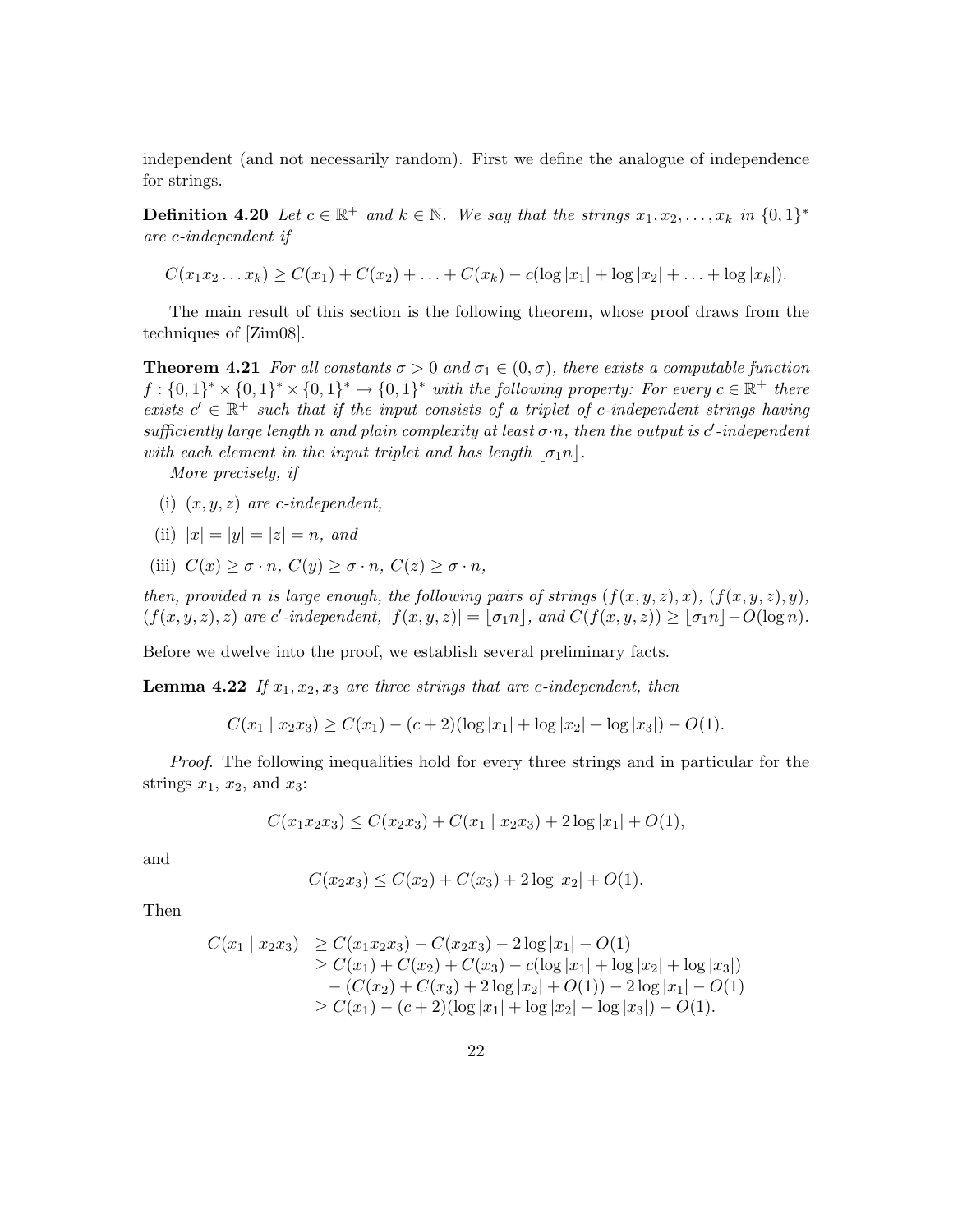The next lemma establishes a combinatorial fact about the possibility of coloring the cube  $[N] \times [N] \times [N]$  with M colors such that every planar rectangle contains all the colors in about the same proportion. Here N and M are natural numbers,  $[K]$  (with K natural) denotes the set  $\{1, 2, \ldots, K\}$ , and a planar rectangle is a subset of  $[N] \times [N] \times [N]$  having one of the following three forms:  $B_1 \times B_2 \times \{k\}$ ,  $B_1 \times \{k\} \times B_2$ , or  $\{k\} \times B_1 \times B_2$ , where  $k \in [N], B_1 \subseteq [N]$  and  $B_2 \subseteq [N]$ .

**Lemma 4.23** Let  $0 < \sigma_1 < \sigma_2 < 1$ . For every sufficiently large n it is possible to color the cube  $[2^n] \times [2^n] \times [2^n]$  with  $M = 2^{\lfloor \sigma_1 n \rfloor}$  colors in such a way that every planar rectangle satisfying  $||B_1|| = a \cdot 2^{\lceil \sigma_2 n \rceil}$  and  $||B_2|| = b \cdot 2^{\lceil \sigma_2 n \rceil}$  for some natural numbers a and b contains at most  $(2/M)\|B_1\|\|B_2\|$  occurrences of color c, for every color  $c \in [M]$ .

*Proof.* We use the probabilistic method. Let  $N = 2<sup>n</sup>$ . We color each cell of the  $[N] \times [N]$  cube with one color chosen independently and uniformly at random from [M]. For  $i, j, k \in [N]$ , let  $T(i, j, k)$  be the random variable that designates the color of the cell  $(i, j, k)$  in the cube. For every fixed cell  $(i, j, k)$  and for every fixed color  $c \in [M]$ ,  $Prob(T(i, j, k) = c) = 1/M$ , because the colors are assigned independently and uniformly at random. Let us first consider some fixed subsets  $B_1$  and  $B_2$  of  $[N]$  having size  $2^{\lceil \sigma_2 n \rceil}$ , a fixed  $k \in [N]$ , and a fixed color  $c \in [M]$ . Let A be the event "the fraction of occurences of c in the planar rectangle  $B_1 \times B_2 \times \{k\}$  is greater than  $2/M$ ." Using the Chernoff bounds, it follows that

$$
Prob(A) < e^{-(1/3)(1/M)N^{2\sigma_2}}.
$$

The same upper bounds hold for the probabilities of the similar events regarding the planar rectangles  $B_1 \times \{k\} \times B_2$  and  $\{k\} \times B_1 \times B_2$ . Thus, if we consider the event B "there is some color with a fraction of appearances in one of the three planar rectangles mentioned above greater than  $(2/M)$ ", then, by the union bound,

$$
\text{Prob}(B) < 3M \cdot e^{-(1/3)(1/M)N^{2\sigma_2}}.\tag{9}
$$

The number of ways to choose  $B_1 \subseteq [N]$  with  $||B_1|| = 2^{\lceil \sigma_2 n \rceil}$ ,  $B_2 \subseteq [N]$  with  $||B_2|| = 2^{\lceil \sigma_2 n \rceil}$ and  $k \in [N]$  is approximately (ignoring truncation)  $\binom{N}{N^{\sigma_2}} \cdot \binom{N}{N^{\sigma_2}} \cdot N$ , which is bounded by

$$
e^{2N^{\sigma_2}} \cdot e^{2N^{\sigma_2}(1-\sigma_2)\ln(N)} \cdot e^{\ln N}, \tag{10}
$$

(we have used the inequality  $\binom{n}{k}$  ${k \choose k} < (en/k)^k$ ). Clearly, for our choice of M, the right hand side in  $(10)$  times the right hand side in  $(9)$  is less than 1. It means that there exists a coloring where no color appears a fraction larger than  $(2/M)$  in every planar rectangle with  $B_1$  and  $B_2$  having size exactly  $2^{\lceil \sigma_2 n \rceil}$ . For planar rectangles having the sizes of  $B_1$  and  $B_2$ an integer multiple of  $2^{\lceil \sigma_2 n \rceil}$ , the assertion holds as well because such rectangles can be partitioned into subrectangles having the size exactly  $2^{\lceil \sigma_2 n \rceil}$ . . — Первый процесс в постановки программа в серверном становки производительно становки производительно станов<br>В серверном становки производительно становки производительно становки производительно становки производительн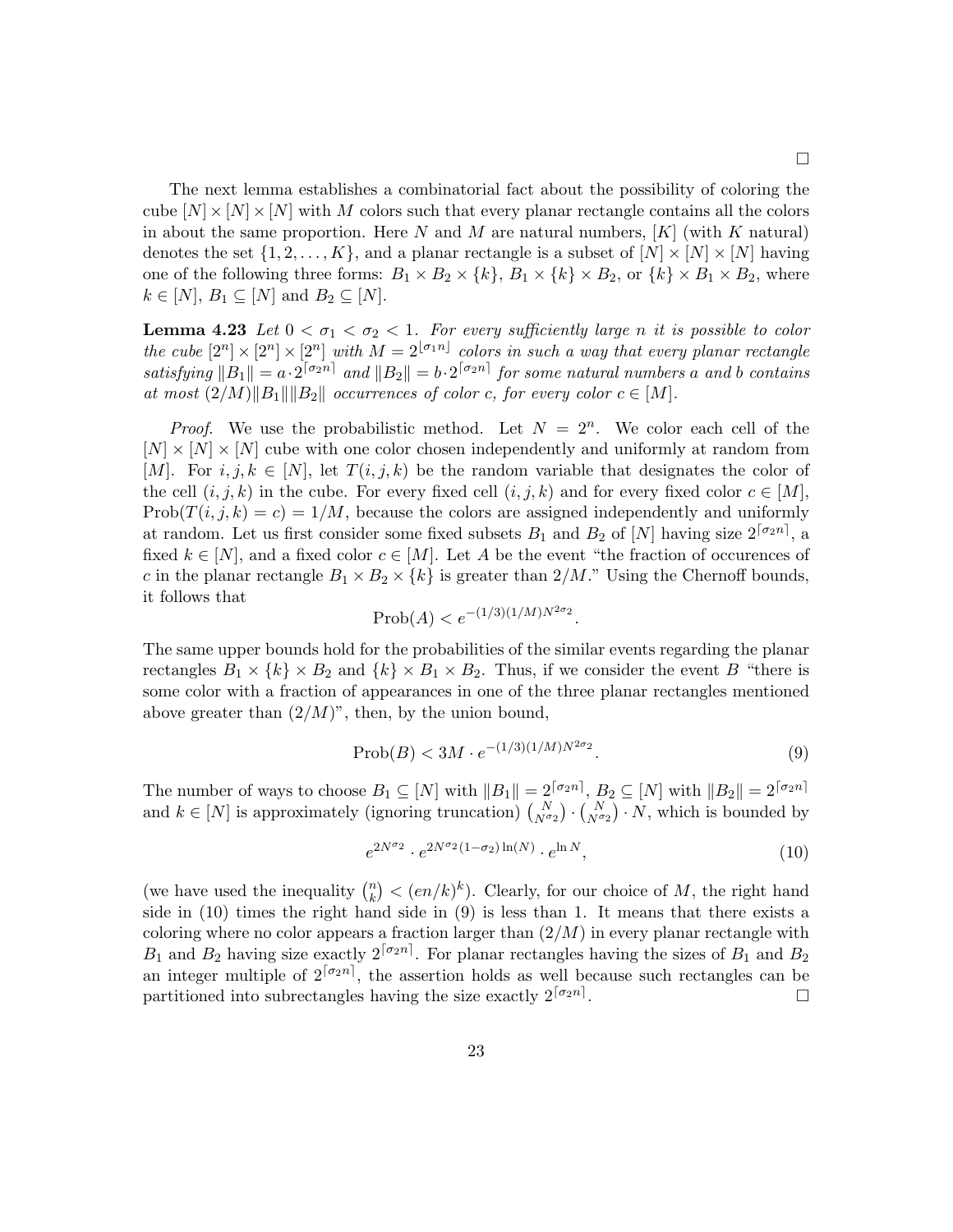*Proof* of **Theorem 4.21.** We take n sufficiently large so that all the following inequalities hold. Let  $x^*$ ,  $y^*$  and  $z^*$  be a triplet of strings of length n satisfying the assumptions in the statement. Let  $N = 2^n$  and let us consider a constant  $\sigma_2 \in (\sigma_1, \sigma)$ . By exhaustive search we find a coloring  $T : [N] \times [N] \times [N] \rightarrow [M]$  satisfying the properties in Lemma 4.23. Identifying the strings  $x^*$ ,  $y^*$  and  $z^*$  with their indeces in the lexicographical ordering of  $\Sigma^n$ , we define  $w^* = T(x^*, y^*, z^*)$ . Note that the length of  $w^*$  is  $\log M = [\sigma_1 n]$ , which we denote by m. We will show that  $C(w^* | z^*) \geq m - c' \log m$ , for  $c' = 3c + d + 13$ , where d is a constant that will be specified later. Since  $C(w^*) \leq m + O(1)$ , it follows that  $w^*$  and  $z^*$ are independent. In a similar way, it can be shown that  $w^*$  and  $x^*$  are independent, and  $w^*$  and  $y^*$  are independent.

For the sake of obtaining a contradiction, suppose that  $C(w^* | z^*) < m - c' \log m$ . The set  $A = \{w \mid C(w \mid z^*) < m - c' \log m\}$  has size  $\lt 2^{m-c' \log m}$  and, by our assumption,  $\text{contains } w^*$ .

Let  $t_1$  be such that  $C(x^*) = t_1$  and  $t_2$  be such that  $C(y^* | z^*) = t_2$ . Note that  $t_1 \geq \sigma n > \sigma_2 n$ . The integer  $t_2$  is also larger than  $\sigma_2 n$ , because  $C(y^* | z^*) \geq C(y^* | z^*)$  $z^*x^*$ ) – 2 log  $n - O(1) \ge C(y^*) - (c+4)(3 \log n) - O(1) \ge \sigma n - (3c+12) \log n - O(1) > \sigma_2 n$ . For the second inequality we have used Lemma 4.22.

Let  $B_1 = \{x \in \Sigma^n \mid C(x) \le t_1\}$ . Note that the size of  $B_1$  is bounded by  $2^{t_1+1}$ . We take a set  $B'_1$  including  $B_1$  having size exactly  $2^{t_1+1}$ . Similarly, let  $B_2 = \{y \in \Sigma^n \mid C(y \mid z^*) \le t_2\}$ and let  $B'_2$  be a set that includes  $B_2$  and has size exactly  $2^{t_2+1}$ . Let k be the index of  $z^*$ in the lexicographical ordering of  $\Sigma<sup>n</sup>$ . By Lemma 4.23, it follows that for every  $a \in [M]$ ,

$$
||T^{-1}(a) \cap (B'_1 \times B'_2 \times \{k\})|| \le (2/M) ||B'_1|| ||B'_2||.
$$

Consequently,

$$
||T^{-1}(A) \cap (B_1 \times B_2 \times \{k\})|| \le ||T^{-1}(A) \cap (B'_1 \times B'_2 \times \{k\})||
$$
  
=  $\sum_{a \in A} ||T^{-1}(a) \cap (B'_1 \times B'_2 \times \{k\})||$   
<  $\langle 2^{m-c'} \log m \cdot (2/2^m) ||B'_1|| ||B'_2||$   
=  $2^{t_1+t_2+3-c'} \log m$ .

Note that given  $z^*$ ,  $m - c' \log m$ ,  $t_1$  and  $t_2$ , we can enumerate  $T^{-1}(A) \cap (B_1 \times B_2 \times \{k\})$ . Since  $(x^*, y^*, z^*)$  is in this set, it follows that the complexity of  $x^*y^*$  given  $z^*$  is bounded by the rank of the triplet  $(x^*, y^*, z^*)$  in a fixed enumeration of the set and the information needed to perform the enumeration. Thus,

$$
C(x^*y^* \mid z^*) \leq t_1 + t_2 + 3 - c' \log m + 2 \log(m - c' \log m) + 2 \log t_1 + 2 \log t_2 + O(1)
$$
  
 
$$
\leq t_1 + t_2 - (c' - 2) \log m + 2 \log t_1 + 2 \log t_2 + O(1).
$$

On the other hand, by the conditional version of the Symmetry of Information Equation (4), there exists a constant d such that for all strings  $u, v, w, C(uv \mid w) \geq C(v \mid w)$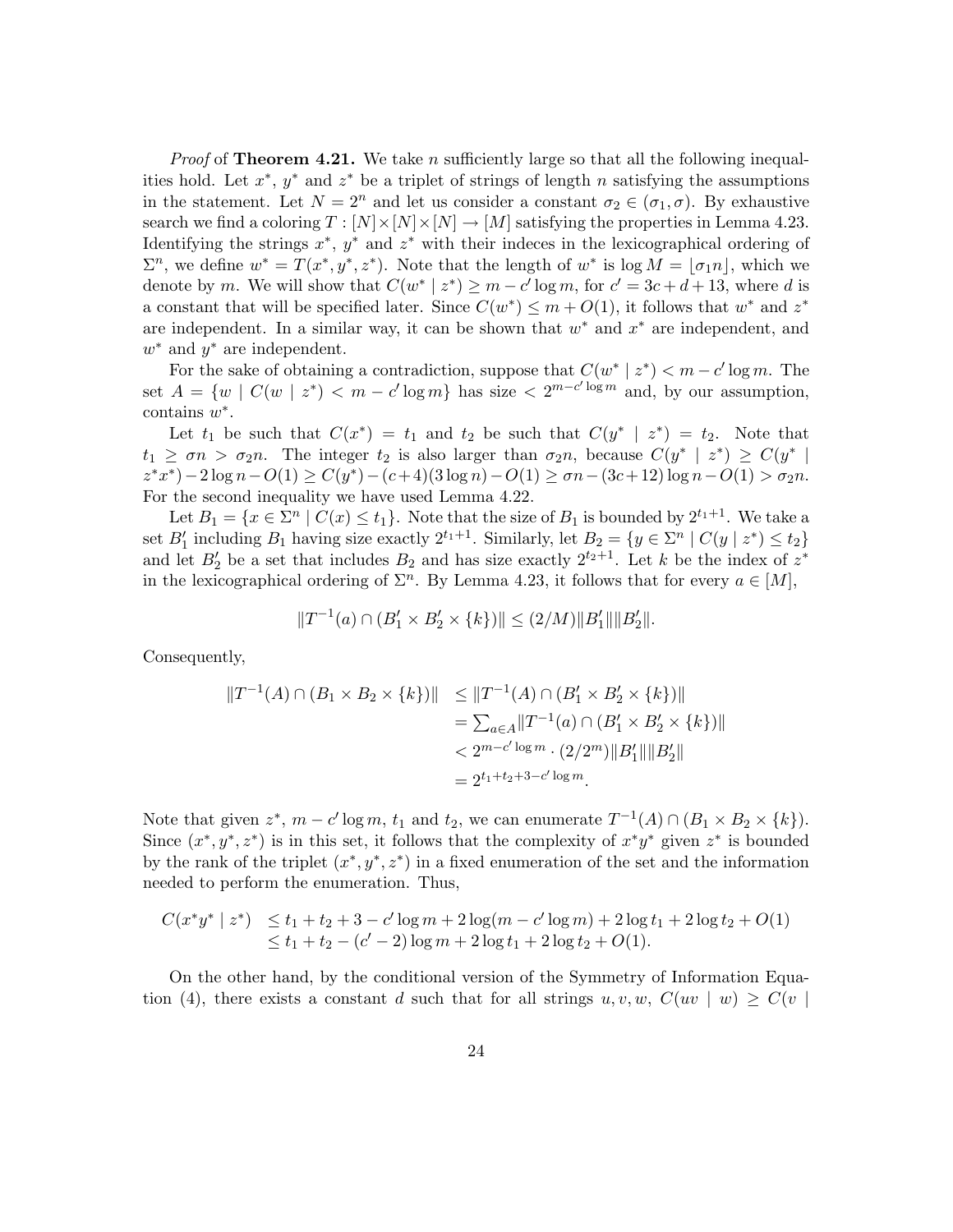$w) + C(u \mid uw) - d(\log |uv|)$ . It follows that

$$
C(x^*y^* \mid z^*) \geq C(y^* \mid z^*) + C(x^* \mid y^*z^*) - d\log n - O(1)
$$
  
\n
$$
\geq t_2 + t_1 - (c+2)(3\log n) - d\log n - O(1)
$$
  
\n
$$
= t_1 + t_2 - (3c + d + 6)\log n - O(1).
$$

For the second inequality we have used Lemma 4.22. Note that  $t_1 < n + O(1)$  and  $t_2 <$  $n + O(1)$  and  $m = \sigma_1 n$ . Combining the above inequalities, we obtain  $(c' - 2) \log \sigma_1 n \leq$  $(3c + d + 10) \log n + O(1)$ . Since  $c' = 3c + d + 13$ , we have obtained a contradiction.  $\square$ 

# 5 Acknowledgments

We are grateful to André Nies and Frank Stephan for their insightful comments. In particular, Definition 2.1 has emerged after several discussions with André, and Proposition 2.9 and Proposition 4.14 are due to Frank [Ste07]. We thank Alexander Shen for suggesting Theorem 3.3 and Proposition 4.14, (b). We thank Jan Reimann for his assistance with establishing Fact 4.3. We thank Joe Miller for bringing to our attention the paper [Mi08].

# References

- [BDS07] L. Bienvenu, D. Doty, and F. Stephan. Constructive dimension and weak truthtable degrees. In Computation and Logic in the Real World - Third Conference of Computability in Europe. Springer-Verlag Lecture Notes in Computer Science  $\#4497$ , 2007. To Appear. Available as Technical Report arXiv:cs/0701089 ar arxiv.org.
- [C02] C. S. Calude. Information and Randomness: An Algorithmic Perspective, 2nd Edition, Revised and Extended, Springer-Verlag, Berlin, 2002.
- [CST06] C. Calude, L. Staiger, and S. Terwijn, On partial randomness. Annals of Pure and Applied Logic, 138:20–30, 2006.
- [Cha75] G. Chaitin. A theory of program size formally identical to information theory, Journal of the ACM, 22:329–340, 1975.
- [Cha82] G. Chaitin. Gödel's theorem and information, *International Journal of Theo*retical Physics 21: 941–954, 1982.
- [DH] R. Downey and D. Hirschfeldt. Algorithmic Randomness and Complexity. Springer, 2008, to appear.
- [DHNT06] R. Downey, D. Hirschfeldt, A. Nies, and S. Terwijn. Calibrating randomness, The Bulletin of Symbolic Logic, 12(3):411–492, 2006.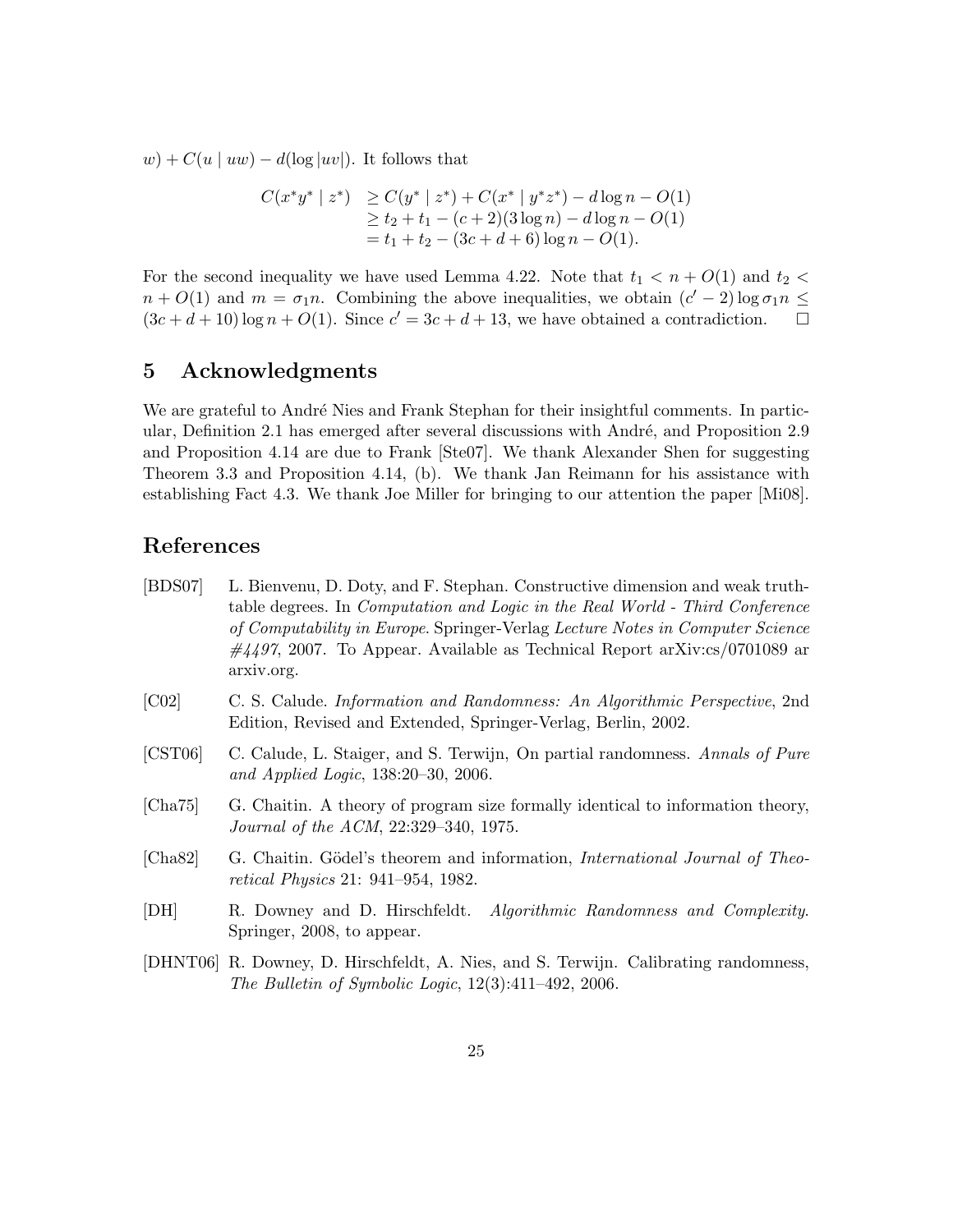- [GV04] P. Grünwald and P. Vitanyi. Shannon information and Kolmogorov complexity, 2004. CORR Technical report arxiv:cs.IT/0410002, revised May 2006.
- [Kau03] S. M. Kautz. Independence properties of algorithmically random sequences, 2003. CORR Technical Report arXiv:cs/0301013.
- [Lev84] L. Levin. Randomness conservation inequalities: information and independence in mathematical theories. Information and Control, 61(1), 15–37: 1984.
- [Lut03] J. Lutz. The dimensions of individual strings and sequences, *Information and* Control, 187:49–79, 2003.
- [May02] E. Mayordomo. A Kolmogorov complexity characterization of constructive Hausdorff dimension, Information Processing Letters, 84:1–3, 2002.
- [ML66] P. Martin-Löf. The definition of random sequences, *Information and Control*, 9:602–619, 1966.
- [Mi08] J. Miller. Extracting information is hard, http://www.math.uconn.edu/ ~josephmiller/Papers/dimension.pdf.
- [Nie05] A. Nies. Lowness properties and randomness, Advances in Mathematics, 197:274–305, 2005.
- [Nie08] A. Nies. Computability and Randomness. Oxford University Press, 2008, to appear.
- [NR06] A. Nies and J. Reimann. A lower cone in the wtt degrees of non-integral effective dimension, In Proceedings of IMS workshop on Computational Prospects of Infinity, Singapore, 2006. To appear.
- [Rei04] J. Reimann. Computability and Fractal Dimension, Technical report, Universität Heidelberg, 2004. Ph.D. thesis.
- [Rya84] B. Ryabko. Coding of combinatorial sources and Hausdorff dimension, Doklady Akademii Nauk SSR, 277:1066–1070, 1984.
- [She08] A. Shen. Private communication, June 2008.
- [Sol75] R. Solovay. Draft of a paper (or series of papers) on Chaitin's work, 1975. unpublished manuscript, IBM Thomas J. Watson Reserach Center, 215 pp.
- [Sta93] L. Staiger. Kolmogorov complexity and Hausdorff dimension, Inform. and Comput. 103 (1993) 159-194.
- [Sta05] L. Staiger. Constructive dimension equals Kolmogorov complexity, Information Processing Letters, 93:149–153, 2005. Preliminary version: Research Report CDMTCS-210, Univ. of Auckland, January 2003.
- [Ste07] F. Stephan. Email communication, May 2007.